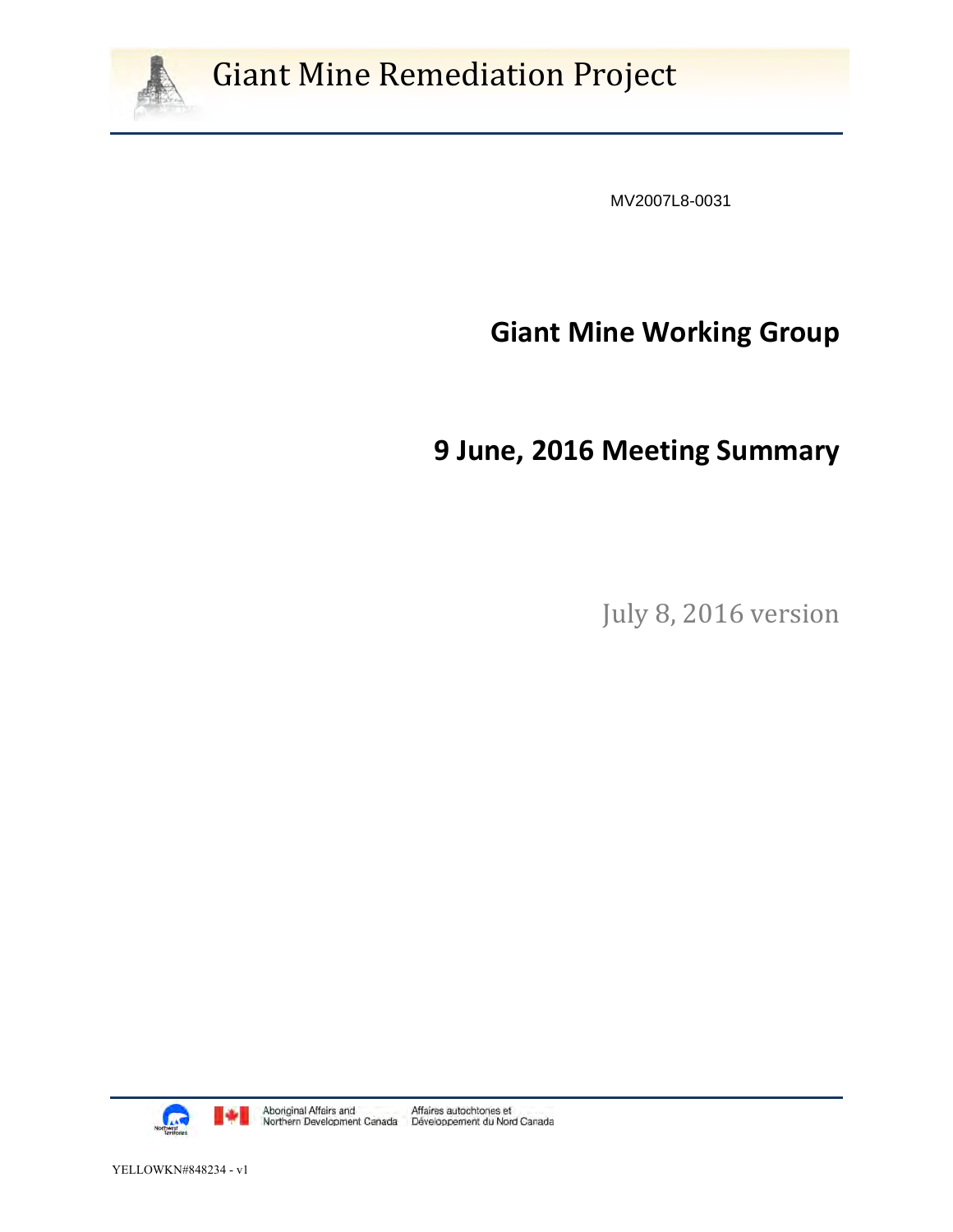

#### **TABLE OF CONTENTS**

|    | 3. ENVIRONMENTAL ASSESSMENT MEASURES/SUGGESTIONS STATUS UPDATE ERROR! BOOKMARK NOT<br>DEFINED. |
|----|------------------------------------------------------------------------------------------------|
|    |                                                                                                |
|    |                                                                                                |
|    |                                                                                                |
| 6. |                                                                                                |
|    | 7. UPCOMING AGENDA ITEMS                                                                       |
|    | <b>APPENDIX A- MEETING AGENDA</b>                                                              |
|    | APPENDIX B- GIANT MINE EA MEASURES TRACKING TABLE                                              |
|    | <b>APPENDIX C-GIANT MINE EA SUGGESTIONS TRACKING TABLE</b>                                     |
|    | APPENDIX D- WORK PLAN SUMMARY                                                                  |

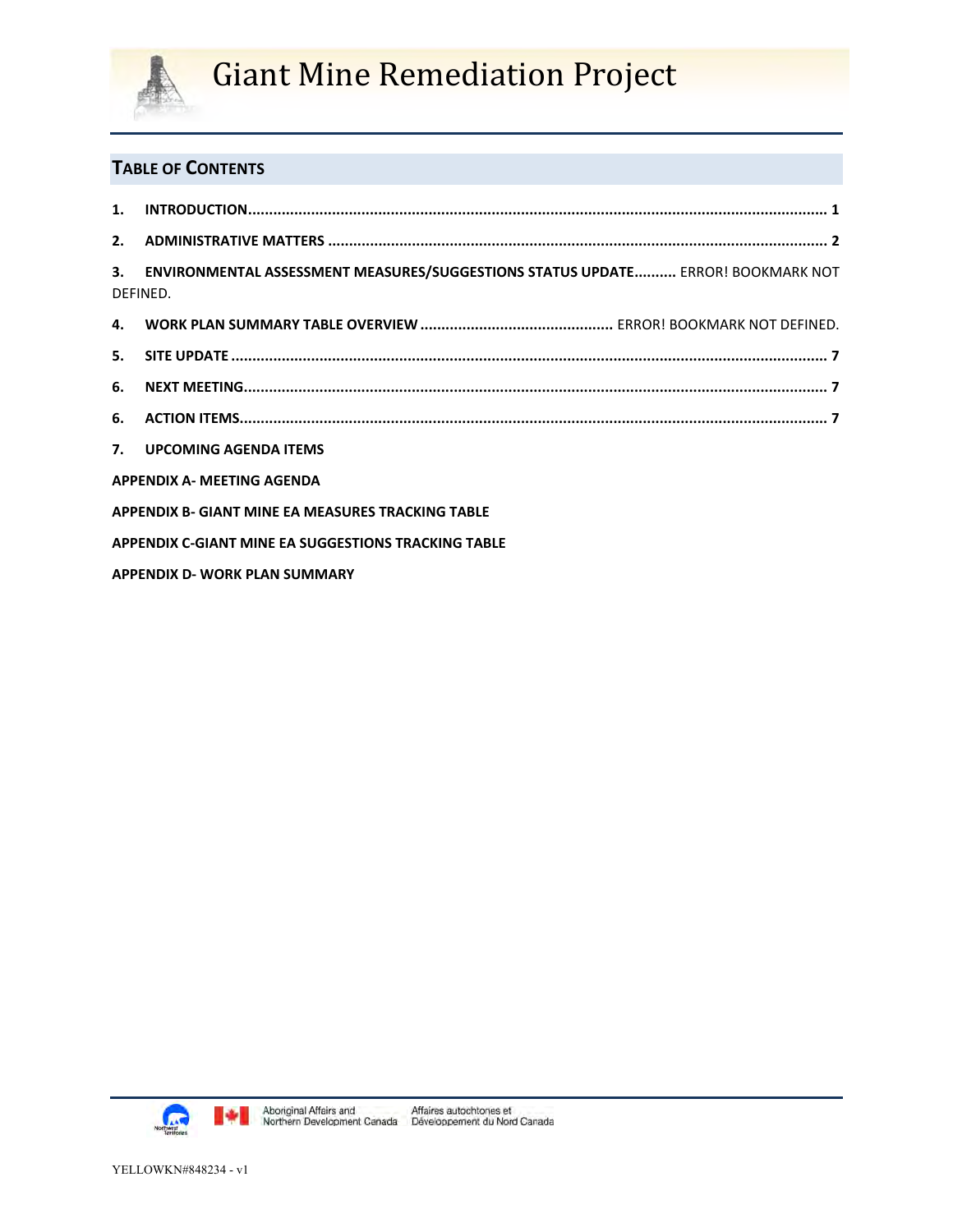#### **1. INTRODUCTION**

The Giant Mine Remediation Project (GMRP) Team organized a meeting of the Giant Mine Working Group (GMWG, or simply WG). The meeting was held on the 2<sup>nd</sup> floor of the Greenstone Building in Yellowknife, NT, and was scheduled from 9:00 am to 12:00 pm MT on June 6<sup>th</sup>, 2016. It commenced at 9:05 am and adjourned at 11:15 am.

| <b>Giant Mine Remediation Project Team</b>    | <b>Team Member</b>                  |
|-----------------------------------------------|-------------------------------------|
| Indigenous and Northern Affairs Canada (INAC) | Natalie Plato                       |
|                                               | Katherine Ross (on telephone)       |
|                                               | Jane Amphlett (on telephone)        |
|                                               | Geneva Irwin                        |
| Erika Nyyssonen                               | Government of Northwest Territories |
|                                               | (GNWT)                              |
| <b>GMRP Interested Party</b>                  | <b>Representative</b>               |
| Environment Canada (EC)                       | <b>Jody Small</b>                   |
| Health Canada (HC)                            | Asish Mohapatra (on telephone)      |
| Alternatives North (AN)                       | Erica Janes                         |
|                                               | Gordon Hamre                        |
|                                               | Tee Lim                             |
| <b>Yellowknives Dene First Nation (YKDFN)</b> | <b>William Lines</b>                |
|                                               |                                     |
| <b>Other</b>                                  | <b>Representative</b>               |
| <b>Bill Slater Environmental Consulting</b>   | Bill Slater (on telephone)          |
| Giant Mine Oversight Board (GMOB)             | <b>Ben Nind</b>                     |

\*Notes were taken by Geneva Irwin ‐ GMRP.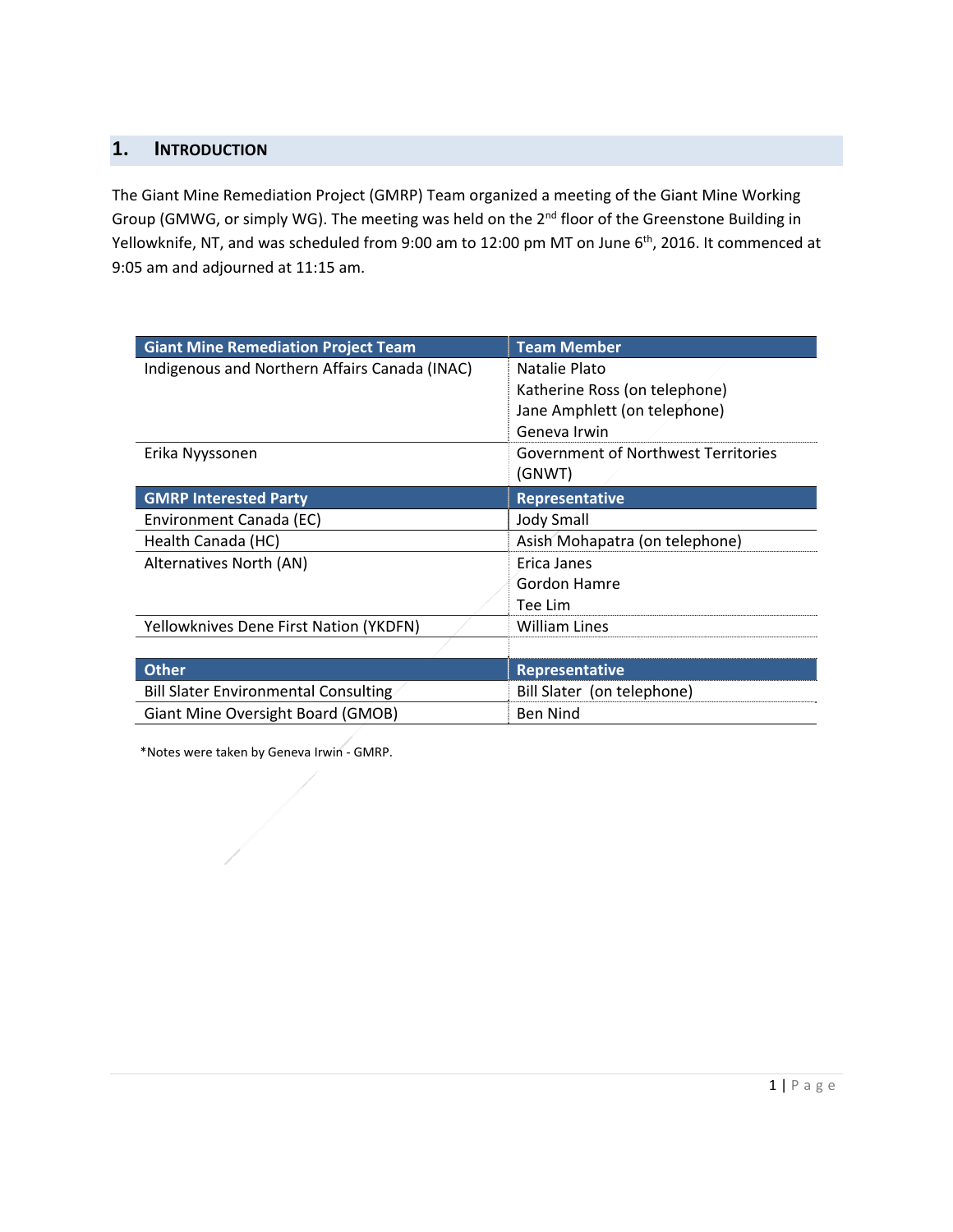#### **OBJECTIVES**

The intent of this meeting:

- Review previous minutes and action items
- Provide updates on activity on site
- Discuss Environmental Assessment Measures and Suggestions

#### **MEETING MATERIALS (PROVIDED IN APPENDICES)**

- Appendix A: Meeting Agenda
- Appendix B: Giant Mine EA Measures Tracking Table
- Appendix C: Giant Mine EA Suggestions Tracking Table
- Appendix D: Work Plan Summary

#### **2. ADMINISTRATIVE MATTERS**

Natalie Plato (INAC) welcomed the Working Group (WG) to the meeting. Natalie tabled the agenda for the meeting and the agenda was approved at 9:15 am with the addition of Asish Mohapatra and Ben Nind to the list of attendees.

#### **DISCUSSION OF MINUTES OF MAY 12, 2016 MEETING**

Natalie Plato (INAC) tabled the minutes of the May 14<sup>th</sup> meeting. Minutes were approved based on editorial changes and changes of wording on page 9. Project team will be selecting a solution based on work done by RWDI; not selection a solution with them.

#### **ACTION ITEMS FROM MAY 12, 2016 MEETING**

Natalie ran through the status of action items declared at the previous meeting.

- **1. GMRP provide Final Interim Dust Report to WG Status:** Complete.
- **2. Project Team provide Freeze Video link to WG Status:** Complete.
- **3. GMRP to provide work plan summary Status:** Complete after today's meeting.
- **4. WG provide comments on Draft SDE Report by May 12**  Status: Complete
- **5. WG Provide comments on Dust Report by May 30 Status:** Complete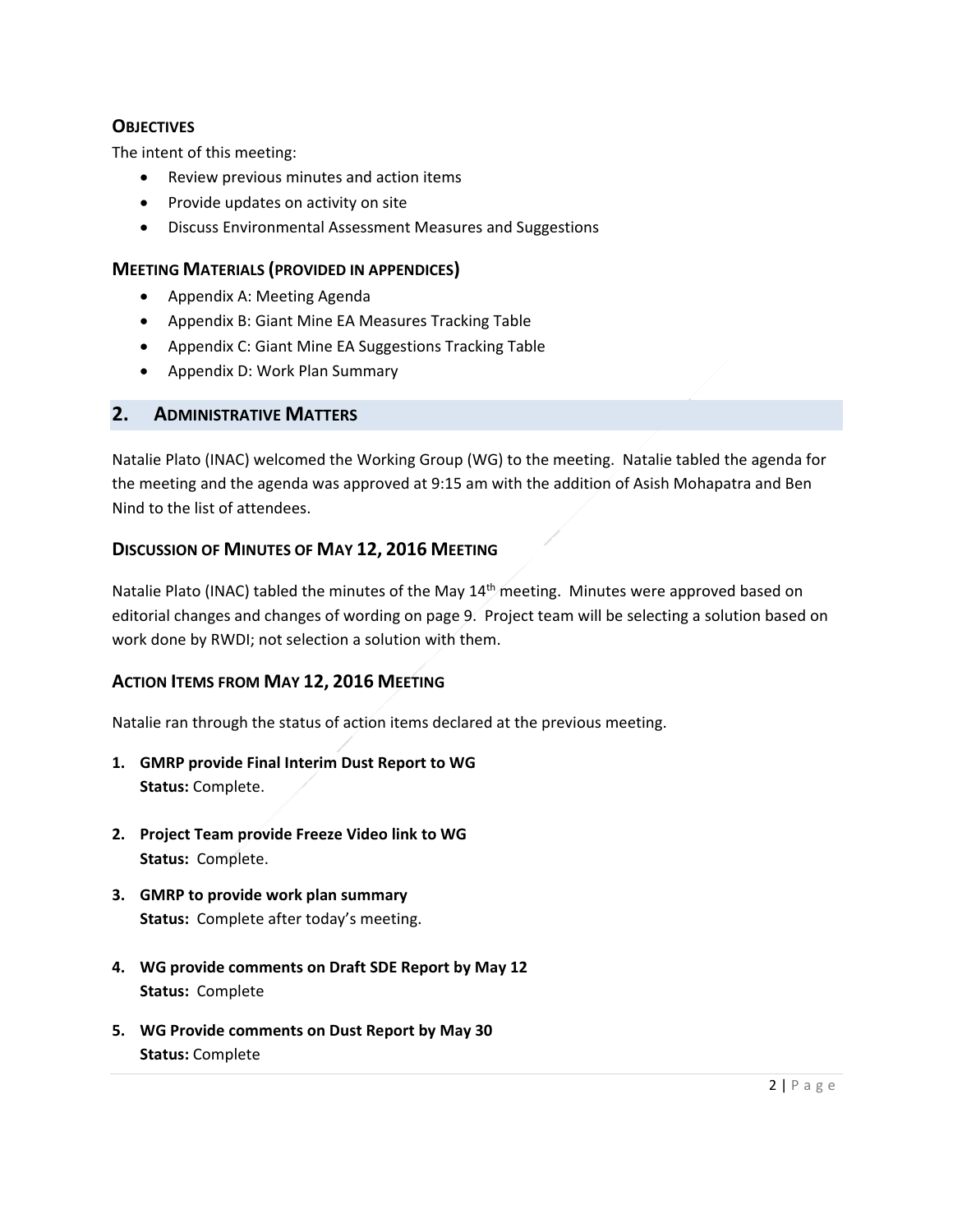#### **6. Final Soil Assessment Report Status:** Bring Forward Jane is still waiting as they are drafts – Should be provided by July

#### **7. Info about RWDI Status: Complete**

#### **3. ENVIRONMENTAL ASSESSMENT MEASURES /SUGGESTIONS STATUS UPDATE**

Katherine provided an overview on the Environmental Assessment (EA) Measures which were last presented to the WG on October, 2015. She stated that not a lot has changed since that discussion.

Katherine began with Measures 1 to 4 of Appendix B, stating that there is either no change or they are being implemented through the Environmental Agreement and therefore deemed complete.

Moving on to Measure 5, Katherine pointed out that the engagement on the scope of the Quantitative Risk Assessment with stakeholders will take place by the end of 16/17 year, and that Jane would be taking the lead on this measure.

Katherine clarified the difference between short term and long term measures, which were what will take place before the end of active remediation vs. what will take place once the main project is complete in the "post closure monitoring and maintenance" period. The scope will be shared with the GMWG and GMAC, for review and comment.

Measure 9 relates to the Health Study, listing progress from 15/16 as Dr. Chan preparing a proposal. Katherine pointed out that the Project Team is still working internally to figure out what to do with this proposal and the GMRP will get an advisory committee up and running for 16/17. There will also be a communications plan and a scope developed with engagement from stakeholders.

Measure 10 relates to the HHRA, and the Project Team had hoped to have a contract in place at the time of the meeting. Jane pointed out that First Nations and Northern backgrounds of the companies were heavily weighted throughout the process. Later in the meeting, Natalie noted that the HHRA contract has been awarded to Canada North Environmental Services out of Saskatoon, an aboriginal owned company who has done a lot of work in the north. Buy and Sell has more information on the company. The GMRP will work to have them at the next meeting in order to introduce them to the WG.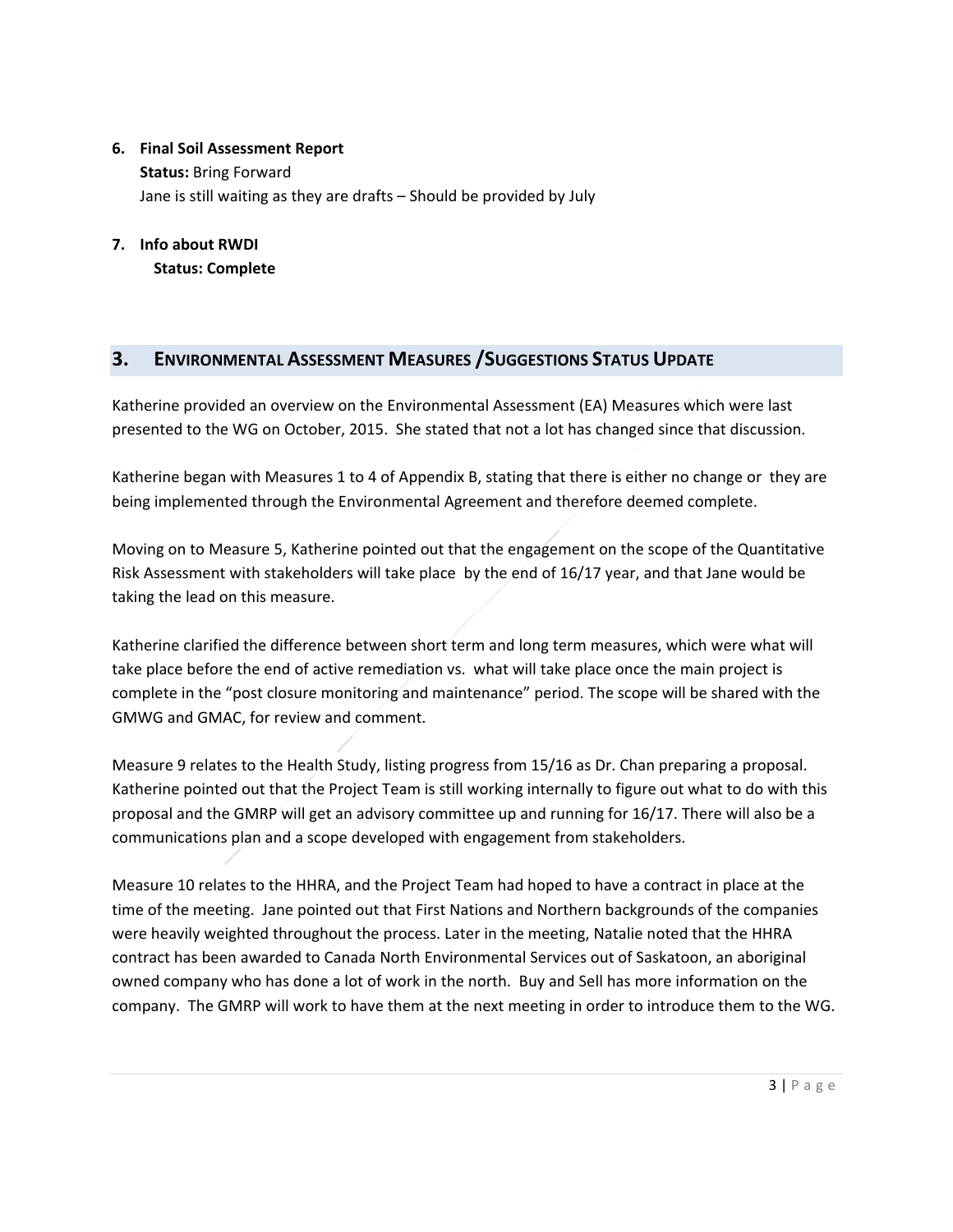Measure 11 discussed Baker Creek options in which Jane was the lead, taking information from SDE, working with a technical support expert group (including DFO, EC and HC) and looking at ongoing questions. A report on the draft options assessment is anticipated to be available in February of 2017. Katherine noted that participation from GMOB will be required as per the direction in the Report of EA.

Katherine noted that a lot of measures beyond number 11 have not changed at all as they mostly deal with the long term activities. Measures 19, 20, 21 – no change anticipated. Measure 22-24, options for the tailings caps were discussed through the Surface Design Engagement (SDE) process and the Project Team will take what was learned from SDE to create a plan and confirm objectives over the next year.

Measure 25 – The Project Team had hoped that the Niven air station would be up and running by the end of last fiscal year but additional engagement was required on the exact location. The GMRP is hoping to have a final location sorted out in the next couple of months and anticipates that the station will be fully functional by fall 2016.

Jody inquired about measure 12 as she did not see water quality objectives in the update table. Jane pointed out that the water quality had been discussed through SDE, however work continues on Site Specific Water Quality Objectives and there is more work to be done, including discussion with EC through the expert support group.

The EA Suggestions table (Appendix C) was discussed; there were not a lot of changes over the past year. Suggestion 3 was discussed; Erika Nyyssonnen pointed out that the Toxic Legacies Project Group has had people working on a chapter for the grade 10 curriculum. She has had an opportunity to look at it and was pleased with the work that is being done on it. The WG hoped for it to be finalized by spring but William thought summer was more plausible.

There was no significant change in most of the measures and suggestions which followed but it was noted that air quality is very important to the team and a lot of work continues to be done in managing those risks.

All information in the table will be included in the annual report for GMOB.

#### **4. WORK PLAN SUMMARY TABLE OVERVIEW**

Erika pointed out that some plans may not be included as some do not have any work occurring this year or have been completed. Natalie discussed the breakdown of work plans, starting with the first section – **Care and Maintenance and Site Stabilization:**

● 2.1 - basic care and maintenance is ongoing.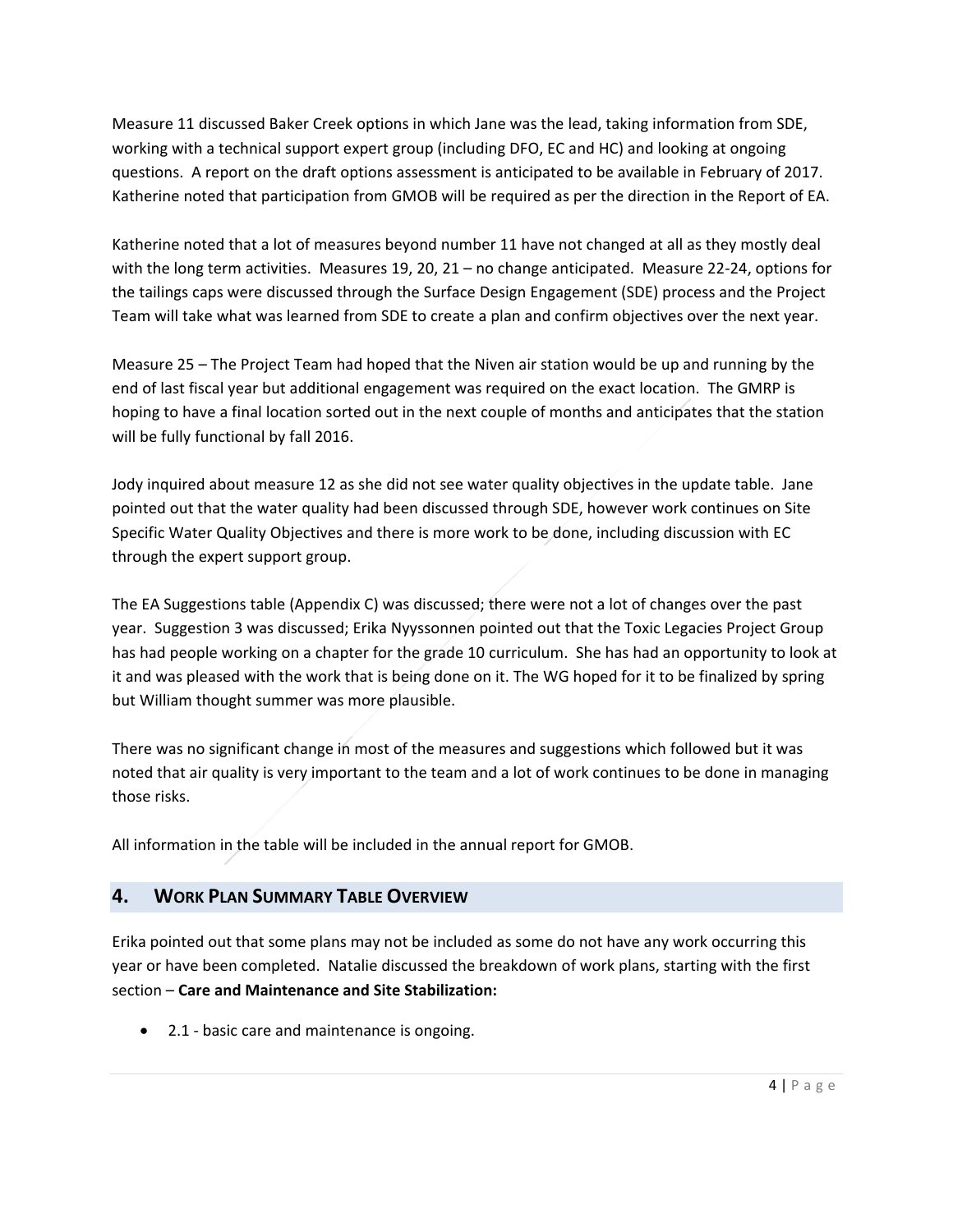- 2.5.5 underground utility improvements including repairs for air compressors and water pipes related to C‐509 as well as some drilling. The plan for 16/17 is to complete the air and water services installation by the end of this fiscal.
- Some routine power upgrades are being done.
- Underground pump system upgrades.
- Site Security upgrades, additional signage.
- 2.3.7 the Deteriorating Infrastructure Action plan is ongoing and addressed every year as required; will remove high risk infrastructure.
- 2.6.1.1 Plan to implement interim dust management assessment for fall, continuing to monitoring into next year. An option has not yet been selected.
- 2.5.3.1 site wide electrical to increase reliability and safety this summer
- 3.1.2.3 Health and Safety Advisory services. On site they will engage an industrial hygienist to do an assessment and offer advice on safe work procedures.
- 2.5.7 discussed how we get gravel and crush it over the summer.
	- o William asked where we stockpile it, Natalie responded saying it is on site, depending where they use and produce it, last year it was near Brock Pit.
- 2.3.9.1 deconstruction of the A-shaft headframe, curling club and associated structures, the bidder site tour was the previous week and a contract will be awarded shortly, with work completed by November.
- Air Quality monitoring Program is ongoing, new station in N'Dilo will be up in August, and one in Niven by fall.
- 2.5.8 UBC bridge repairs will occur after a geotechnical investigation and redesign work in the upcoming year.
- 2.3.2.3 work to develop technical specs and terms of reference in order to get a backfill contract awarded for C‐509 for completion in 2018.
- 3.3.2.1 remainder of stope drilling this summer for underground stabilization, beginning near the end of June and hopefully wrapping up in September.
- 3.3.2.2 developing a plan for mine water management. This plan will be created for the final design.

Jane then took over to discuss **SDE Work Plans:** 

- Currently, the Surface Design Engagement process is being wrapped up and a final report is expected this summer. The last major stage is for the project to present decisions and outcomes sometime in the fall.
- 3.3.9.1 Surface Water Management study is ongoing, report due October 2016, additional studies to be done on quantity, quality and where water is flowing, etc. Due December 2016.
- The location of the outfall for the Effluent treatment plant will be a focus over the next year, with a final report hopefully in March of 2016.

Jane also covered **Tailings and Soil Work Plans:**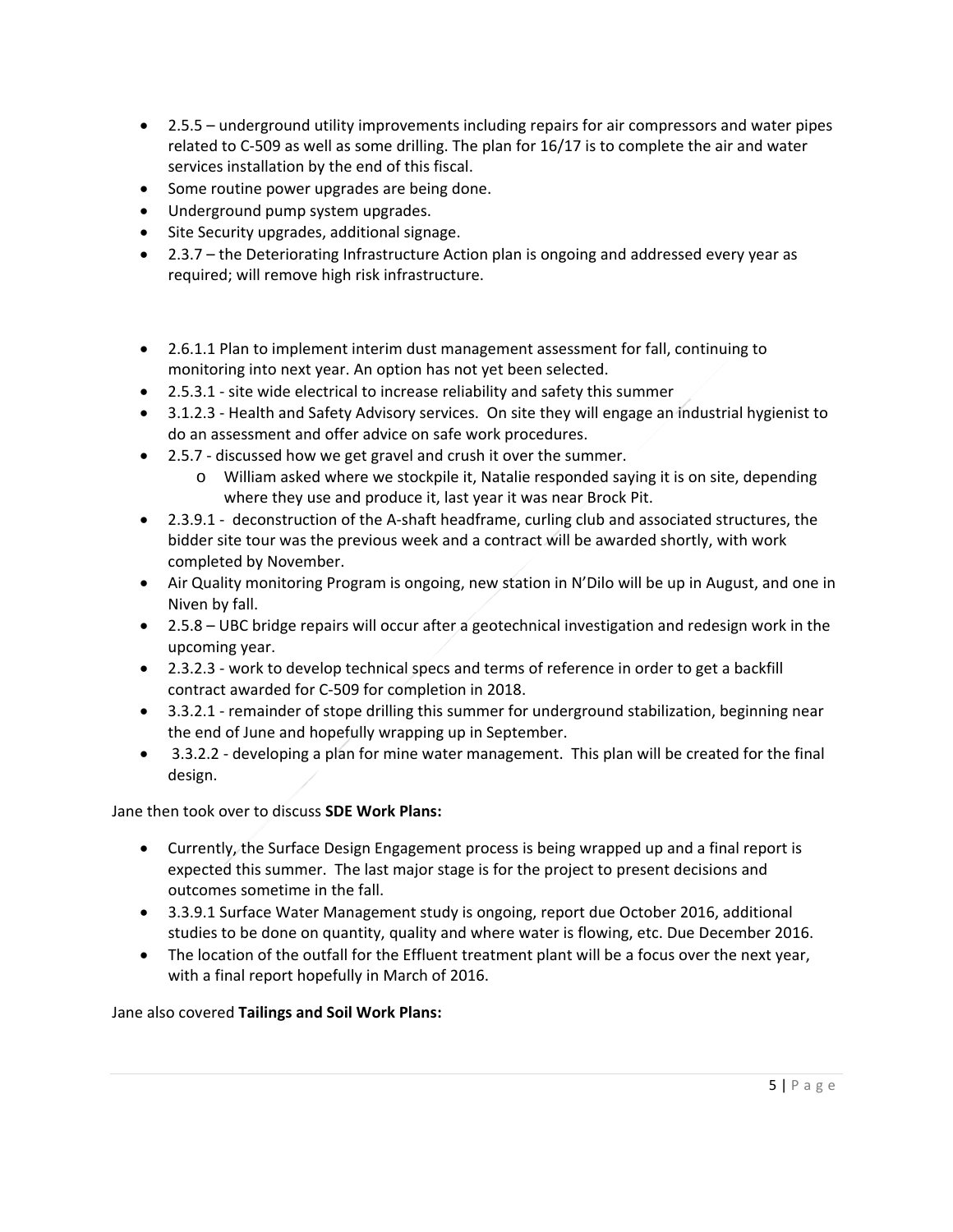- 3.3.8.1 GMRP is completing additional investigations in the tailings in order to make decision on options presented during SDE.
- 3.3.5.1 final soil reports for work completed in 2015 are due by July.
- 3.3.5.3 additional soil sampling will be done this year, particularly in some undisturbed areas such as the townsite / shoreline and the historical north dam spill area.
	- o Gordon asked if there as a concern about the pits being strong enough to support the tailings and Jane pointed out that the team is waiting on more information from the drilling program this summer on pit floor stability before choosing an option for the pits.
- It will be necessary to have a landfill on site. The team will need to engage on where it will go with the city of Yellowknife as well as other groups for a decision in the fall.
- Working towards an updated inventory of all hazardous wastes .
- Hoping to confirm outcomes of SDE this fiscal and start to develop the Closure and Reclamation Plan by next year (this document will form main body of Water License application).
- LTEMP is a monitoring Program.
- AECOM are currently taking over the design of the freeze from SRK as the Engineer of Record.
- FOS is ongoing, a management plan will be implemented this year.

William requested the site security assessment to be shared with WG. Natalie will look into whether or not sharing it is a feasible option.

#### **5. SITE UPDATE**

Natalie discussed Site updates as follows:

- There was a bidder's tour last week for A‐shaft
- Soil Sement applications have begun; tailings ponds look good.
- 2 air quality monitors alarms went off the prior week. One was at the North Pond from fireworks at the Yellowknife River, the other from street cleaning downtown.
- Managing water from C-1 Pit as well as bolting underground on the 138 ramp.
- Continuing scaling on the 750 level South.
- Continuing to monitor dust and applying calcium as needed.
- Biologists are on site for bird monitoring.
- 2 local geologists have requested access to the pillow lava area on site.
- There is some tree clearing taking place around power poles.
- The main activities that will take place this year are deconstruction of A-shaft and associated building and drilling.
- Photographer on site and drone work for visuals of changes.

The group went on to a round table of any final additions to the meeting. Erica Janes is interested in how to submit thoughts on final use outside of SDE such as the addition of solar panels on site. Natalie's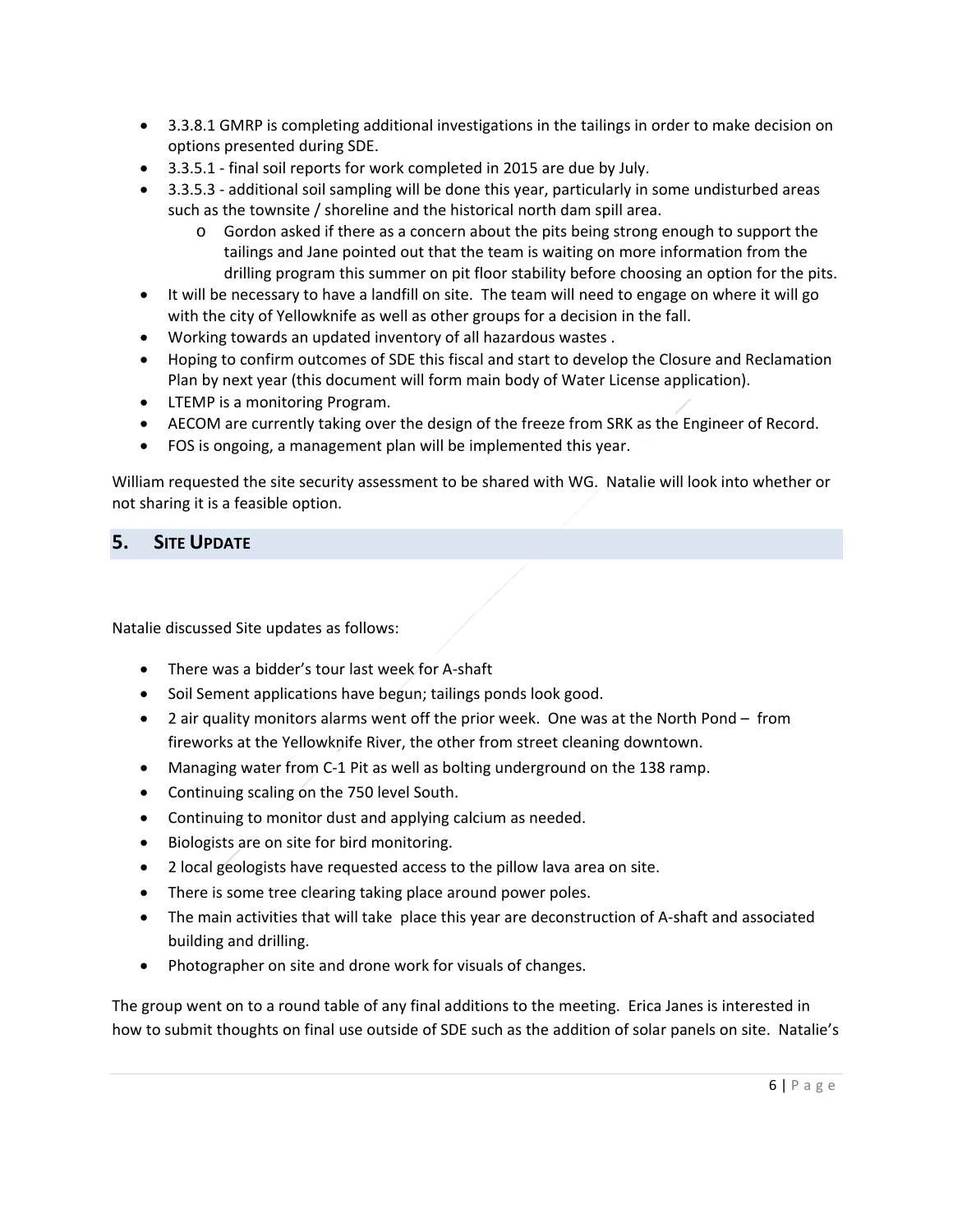response was that the team has started to think about this and will be incorporating that once the SDE is complete.

Ben wondered about how off site contamination would be handled because of on-site processes. Jane's response was that the HHRA will look at offsite and ongoing risks on and off site but GMRP will only be cleaning up to the site boundary as that is where we are limited to.

#### **6. UPCOMING MEETINGS**

The next meeting of the Working Group is tentatively planned for July 14 if Canada North Environmental Services is able to attend. Otherwise the meeting will be canceled as there are no pressing agenda items. The project team will confirm within the next week.

#### **7. ACTION ITEMS**

|    | <b>Action Item</b>                                             |
|----|----------------------------------------------------------------|
| 1. | Natalie looking into Security Assessment being shared with WG. |
| 2. | Final Soil Assessment Report to be circulated when final.      |

#### **8. UPCOMING AGENDA ITEMS**

| <b>Date</b>      | <b>Topic</b> |
|------------------|--------------|
| <b>July 2016</b> | • HHRA Team  |
| August 2016      |              |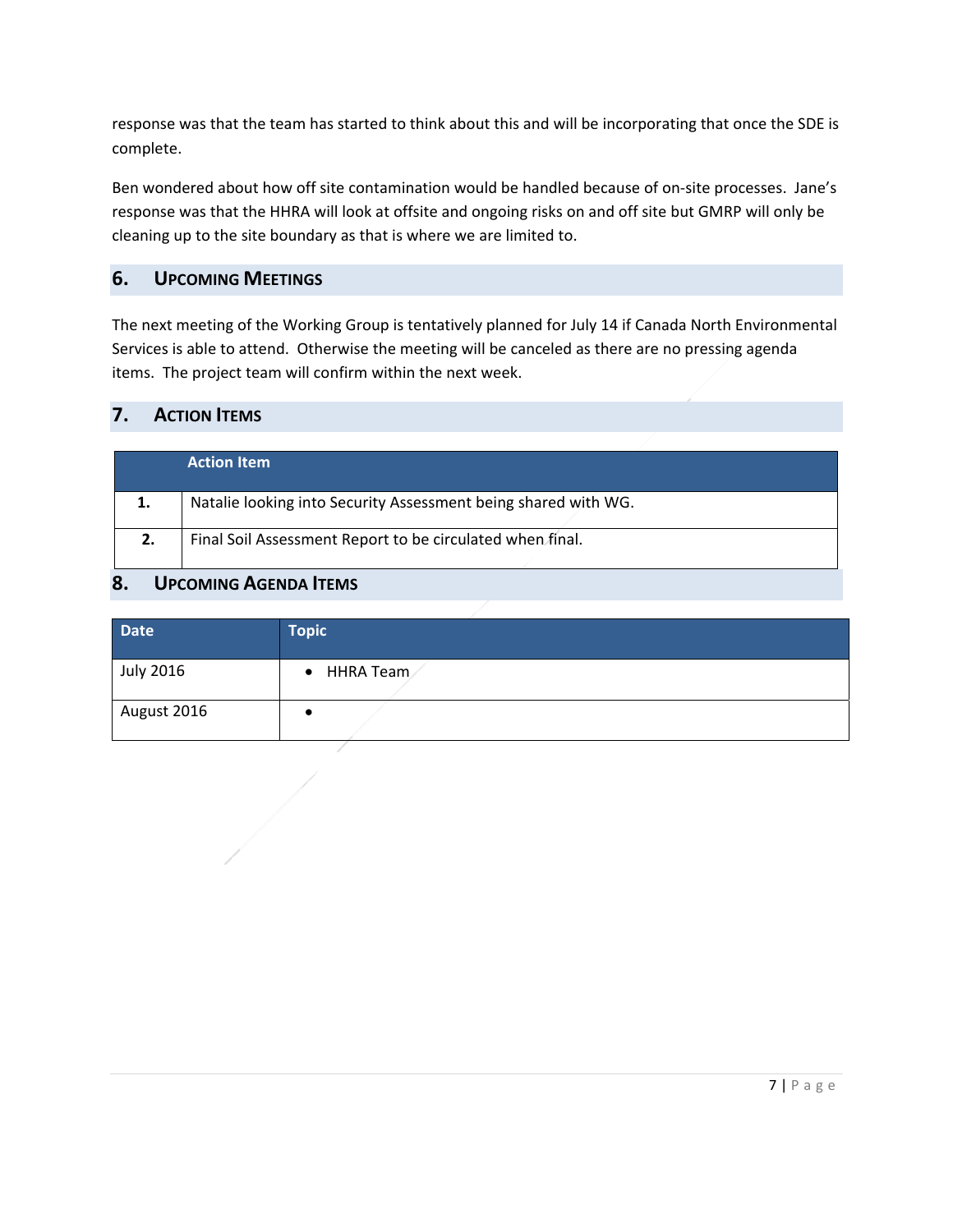### **APPENDIX A‐ MEETING AGENDA**

# Agenda

| Giant Mine Remediation Project Working Group Meeting<br><b>Description</b> |               |                      |  |
|----------------------------------------------------------------------------|---------------|----------------------|--|
| Greenstone Building 2 <sup>nd</sup> Floor                                  |               |                      |  |
|                                                                            |               |                      |  |
| Thursday June $9@9 - 12:00 \text{pm}$                                      |               |                      |  |
| Erika Nyyssonen                                                            | Telephone No. | 1-866-885-0884 #1715 |  |
|                                                                            |               |                      |  |

 $\sqrt{2}$ 

Participants

| <b>William Lines</b>  | Yellowknives Dene First Nation (YKDFN)                   |
|-----------------------|----------------------------------------------------------|
| Wenyan Yu             | City of Yellowknife (City)                               |
| Erica Janes           | Alternatives North (AN)                                  |
| Gordon Hamre          | Alternatives North (AN)                                  |
| Tee I im              | Alternatives North (AN)                                  |
| Shin Shiga            | North Slave Metis Alliance (NSMA)                        |
| Thomsen D'hont        | North Slave Metis Alliance (NSMA)                        |
| Sharon Low            | Indigenous and Northern Affairs Canada (INAC)            |
| <b>Bill Slater</b>    | (phone)                                                  |
| Erika Nyyssonen       | Government of Northwest Territories (GNWT)               |
| <b>Katherine Ross</b> | Indigenous and Northern Affairs Canada (INAC)<br>(phone) |
| Jane Amphlett         | Indigenous and Northern Affairs Canada (INAC)<br>(phone) |
| Natalie Plato         | Indigenous and Northern Affairs Canada (INAC)            |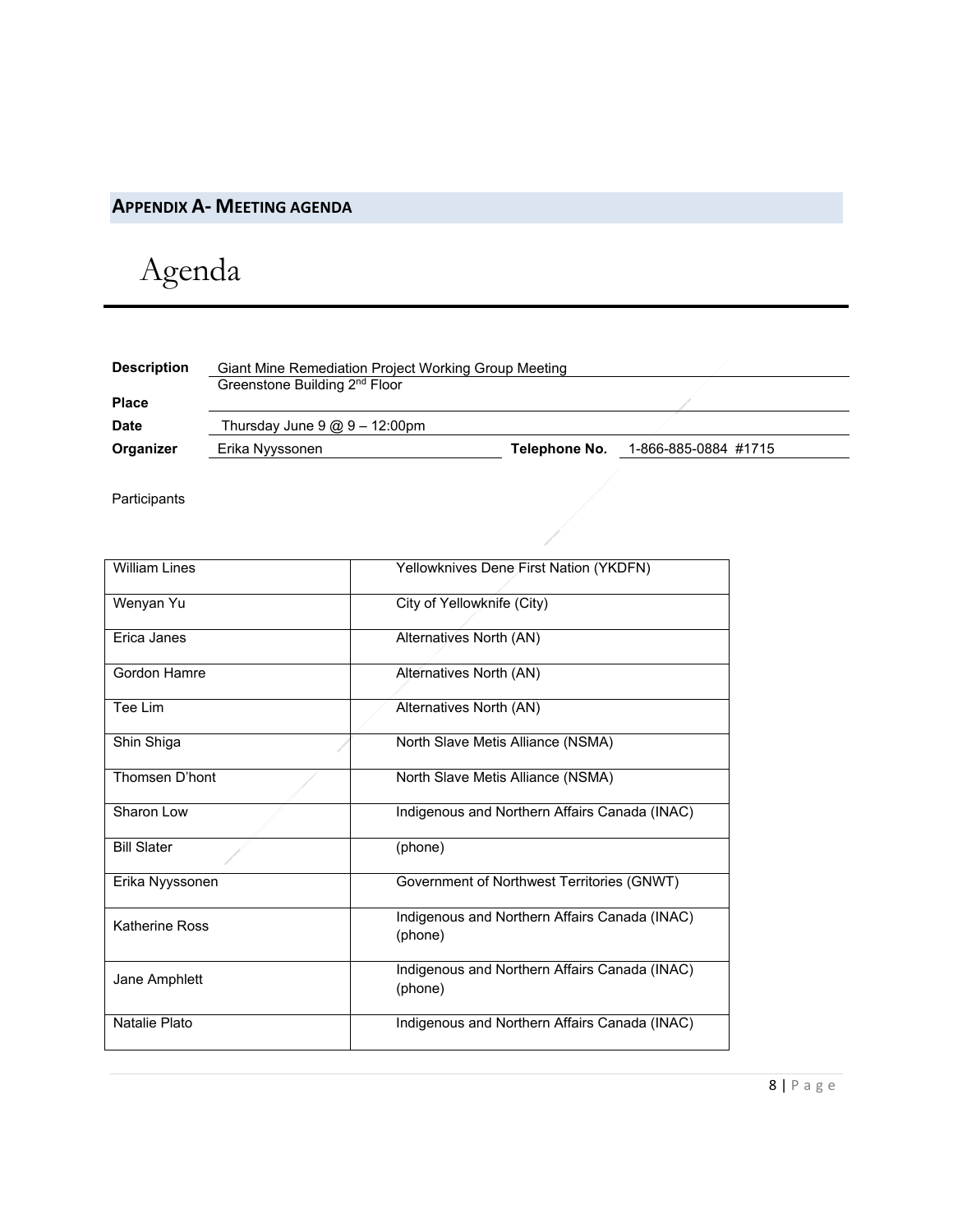| Linda Pickett           | Public Works and Government Services Canada<br>(PWGSC) |
|-------------------------|--------------------------------------------------------|
| Tara Bortoluzzi         | Department of Fisheries and Oceans (phone)             |
| Jody Small              | <b>Environment Canada</b>                              |
| Secretary: Geneva Irwin | Indigenous and Northern Affairs Canada (INAC)          |
| <b>Ben Nind</b>         | <b>GMOB</b>                                            |
| Asish Mohapatra         | Health Canada (on phone)                               |

#### **SCHEDULE**

| <b>TIME</b> | <b>AGENDA ITEM</b>                                          | Lead           |
|-------------|-------------------------------------------------------------|----------------|
| 9:00        | Approval of Agenda, Minutes and Action Items                | <b>Natalie</b> |
| 9:15        | Environmental Assessment Measures/Suggestions Status Update | Katherine      |
| 9:45        | <b>Break</b>                                                |                |
| 10:00       | Work Plan Summary Table Overview                            | Jane/Natalie   |
| 11:00       | Site Update                                                 | Natalie/Linda  |
| 12:00       | Meeting adjourned                                           |                |
|             |                                                             |                |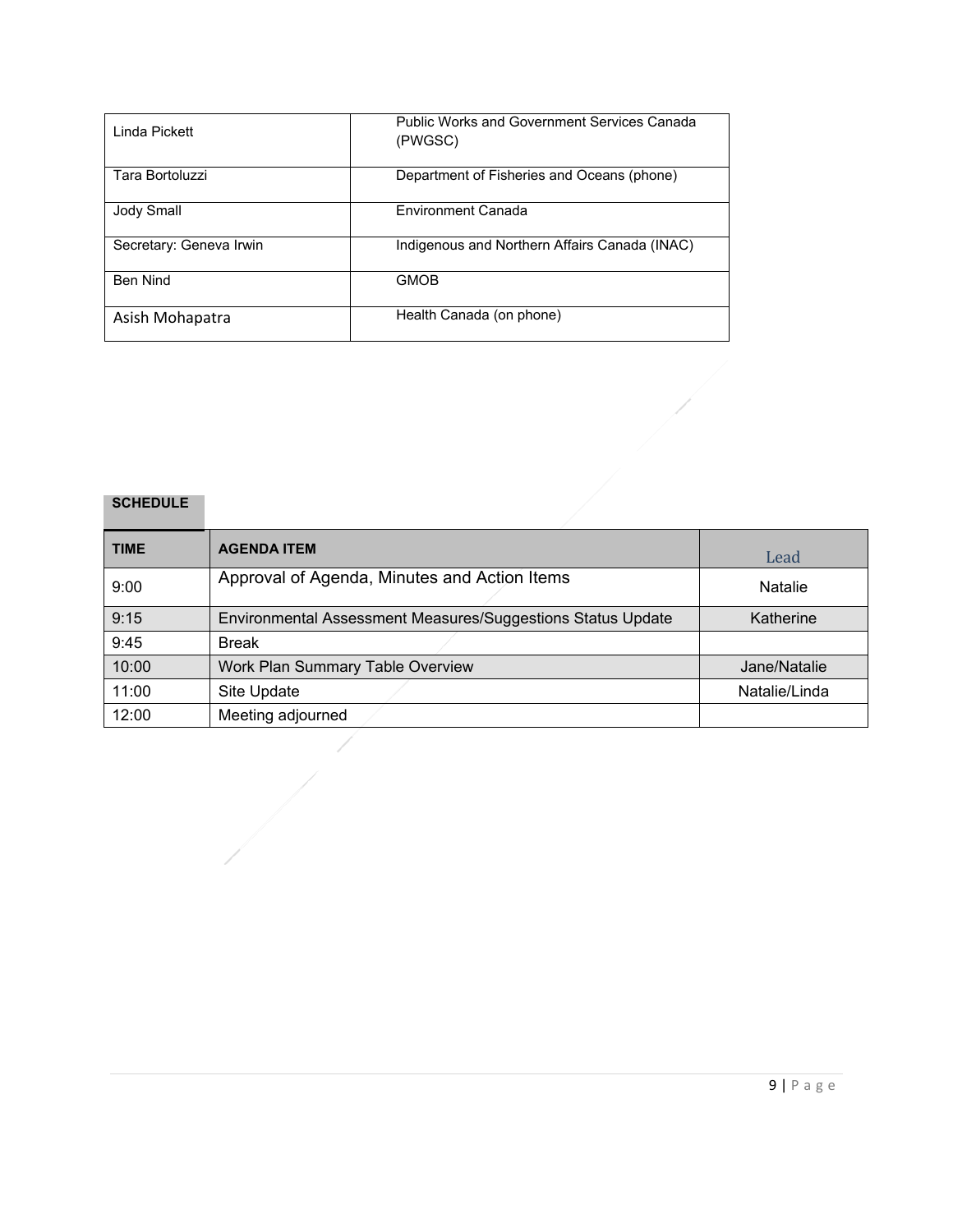#### **APPENDIX B‐ GIANT MINE EA MEASURES TRACKING TABLE**

## **Giant Mine EA Measures Tracking Table- June 6, 2016**

|                | <b>Measure</b>                                                                                                              | <b>Status</b> | Progress in 2015-16           | <b>Plans for 2016-17</b> |
|----------------|-----------------------------------------------------------------------------------------------------------------------------|---------------|-------------------------------|--------------------------|
| $\mathbf{1}$   | To prevent the significant adverse impacts on environment and the significant public concern                                | No Action     |                               |                          |
|                | from the proposed perpetual timeframe, the Project will proceed only as an interim solution, for                            | Required      |                               |                          |
|                | a maximum of 100 years.                                                                                                     |               |                               |                          |
| $\overline{2}$ | Every 20 years after the beginning of Project implementation, the Developer will commission an                              | Future action | Article 8 of the June 9, 2015 | No action required in    |
|                | independent review of the Project to evaluate its effectiveness to date, and to decide if a better                          | required      | Environmental Agreement       | 2016-2017                |
|                | approach can be identified. This will:                                                                                      |               | further formalized the        |                          |
|                |                                                                                                                             |               | process through which the     |                          |
|                | 1. consider results of the ongoing research                                                                                 |               | future Independent Project    |                          |
|                | 2. be participatory in nature                                                                                               |               | Review will be conducted.     |                          |
|                | 3. follow the requirements of procedural fairness and be transparent in nature.                                             |               |                               |                          |
|                | If the periodic review identifies a better approach that is feasible and cost-effective, the                                |               |                               |                          |
|                | Developer will further study it, and make the study and its results of the study public.                                    |               |                               |                          |
| 3              | To facilitate active research in emerging technologies towards finding a permanent solution for                             | Complete      | Articles 7 & 11 of the June   | Funding in the           |
|                | dealing with arsenic at the Giant mine site, the Developer will fund research activity as advised                           |               | 9, 2015 Environmental         | amount of \$175,000      |
|                | by stakeholders and potentially affected Parties through the Oversight Body. The ongoing                                    |               | Agreement provide a           | (2015 dollars) will be   |
|                | funding for this research activity, and additional resources required to manage its coordination,                           |               | commitment of funding for     | provided to GMOB to      |
|                | will be negotiated and included as part of the environmental agreement specified in Measure 7                               |               | the Oversight Body (which     | commence                 |
|                | and will make best use of existing research institutions and programs. The Oversight Body will                              |               | will be known publicly as the | development of           |
|                | ensure through the research activity that, on a periodic basis:                                                             |               | Giant Mine Oversight Board,   | research priorities.     |
|                | reports on relevant emerging technologies are produced;                                                                     |               | or GMOB) to manage a          |                          |
|                | research priorities are identified;                                                                                         |               | research program as           |                          |
|                | research funding is administered;<br>3.                                                                                     |               | required by Measure 3.        |                          |
|                | results of research are made public, and<br>4.<br>results of each cycle are applied to the next cycle of these steps.<br>5. |               | Initial funding will flow for |                          |
|                |                                                                                                                             |               | this Measure in 2016-2017     |                          |
|                |                                                                                                                             |               | and will be ongoing.          |                          |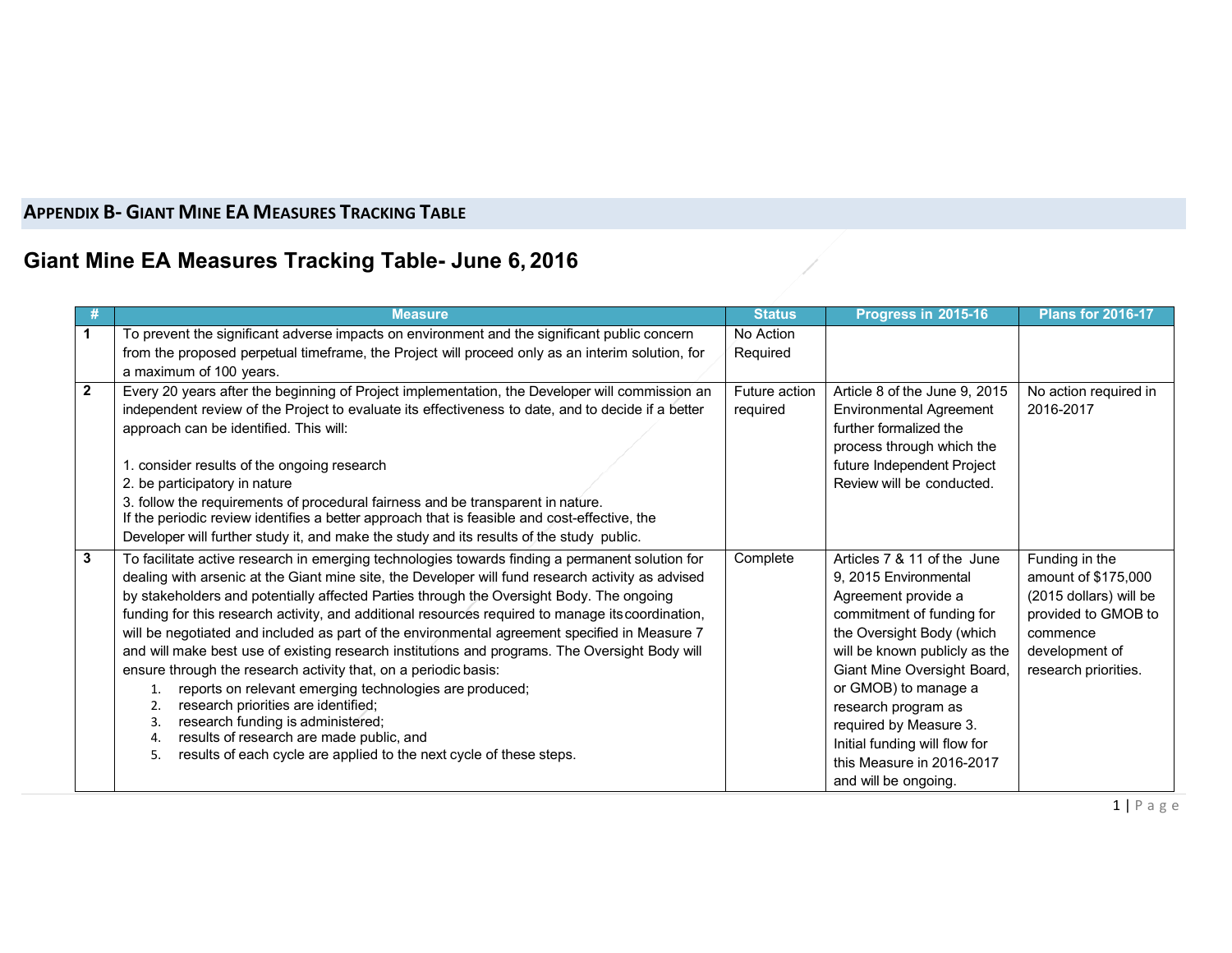|   | <b>Measure</b>                                                                                                                                                                                                                                                                                                                                                                                                                                                                                                                                                                                                                                                                                            | <b>Status</b>             | Progress in 2015-16                                                                                                                                              | <b>Plans for 2016-17</b>                                                                                                               |
|---|-----------------------------------------------------------------------------------------------------------------------------------------------------------------------------------------------------------------------------------------------------------------------------------------------------------------------------------------------------------------------------------------------------------------------------------------------------------------------------------------------------------------------------------------------------------------------------------------------------------------------------------------------------------------------------------------------------------|---------------------------|------------------------------------------------------------------------------------------------------------------------------------------------------------------|----------------------------------------------------------------------------------------------------------------------------------------|
| 4 | The Oversight Body will provide the results of the research funded by the Developer to the<br>periodic reviews of the Project described in Measure 2. If better technological options are<br>identified through the funded research in-between these periodic 20-year reviews, these will be<br>reported publicly by the Oversight Body to the Parties, the Developer and the Canadian public.<br>The Developer will consider these technologies and make decisions regarding their feasibility.<br>The Developer will make any such decisions public.                                                                                                                                                    | Complete                  | Article 8 of the<br><b>Environmental Agreement</b><br>further formalized this<br>obligation for the Oversight<br>Body (GMOB).                                    | No action required<br>until closer to the 20<br>year review date.                                                                      |
| 5 | In order to mitigate significant adverse impacts that are otherwise likely, the Developer will<br>commission an independent quantitative risk assessment to be completed before the Project<br>receives regulatory approvals. This will include:<br>explicit acceptability thresholds, determined in consultation with potentially affected<br>1.<br>communities<br>amination of ricke from a bolietic norepoetive intograting the combined                                                                                                                                                                                                                                                               | Future action<br>equired. | None anticipated beyond<br>discussion in project<br>planning                                                                                                     | Engagement on<br>scope of Measure<br>with stakeholders<br>(WG, GMAC)                                                                   |
| 6 | The Developer will:<br>investigate long-term funding options for the ongoing maintenance of this Project and<br>$\bullet$<br>for contingencies, including a trust fund with multi-year up front funding,                                                                                                                                                                                                                                                                                                                                                                                                                                                                                                  | Future action<br>equired  | The requirement to have<br>long-term funding in place<br>has been included in the<br>overall project schedule for<br>planning purposes.                          | Options for long term<br>source of funds are<br>being developed for<br>the short term (i.e to<br>the end of active<br>remediation) and |
|   | involve stakeholders and the nublic in discussions on funding ontions, and antional metallic in discussions of<br>The Developer will negotiate a legally-binding environmental agreement with, at a minimum, the<br>members of the Oversight Working Group, and other appropriate representative organizations,<br>to create an independent Oversight Body for the Giant Mine Remediation Project. These<br>negotiations will build on the existing discussion paper and draft environmental agreement of<br>the Giant Oversight Working group. This Oversight Body will exist for the life of the Project<br>unless otherwise agreed by the Parties to the Environmental Agreement. Every effort will be | Complete                  | The Environmental<br>Agreement came into effect<br>on June 9, 2015                                                                                               | None                                                                                                                                   |
| 8 | The activities of the oversight body will include:<br>keeping track of monitoring activities by the Developer and the results of those<br>$\bullet$<br>activities, including water quality and aquatic effects monitoring, health monitoring and<br>other monitoring;<br>considering the adequacy of funding for the Project and ongoing research;<br>providing advice to the Developer, regulators and government on ongoing<br>improvements in monitoring and Project management to prevent risks and mitigate any<br>potential impacts;                                                                                                                                                                | Complete                  | <b>The Environmental</b><br>Agreement provides for the<br>creation of the Oversight<br>Body (GMOB) and funding<br>to fulfill these obligations<br>going forward. | None.                                                                                                                                  |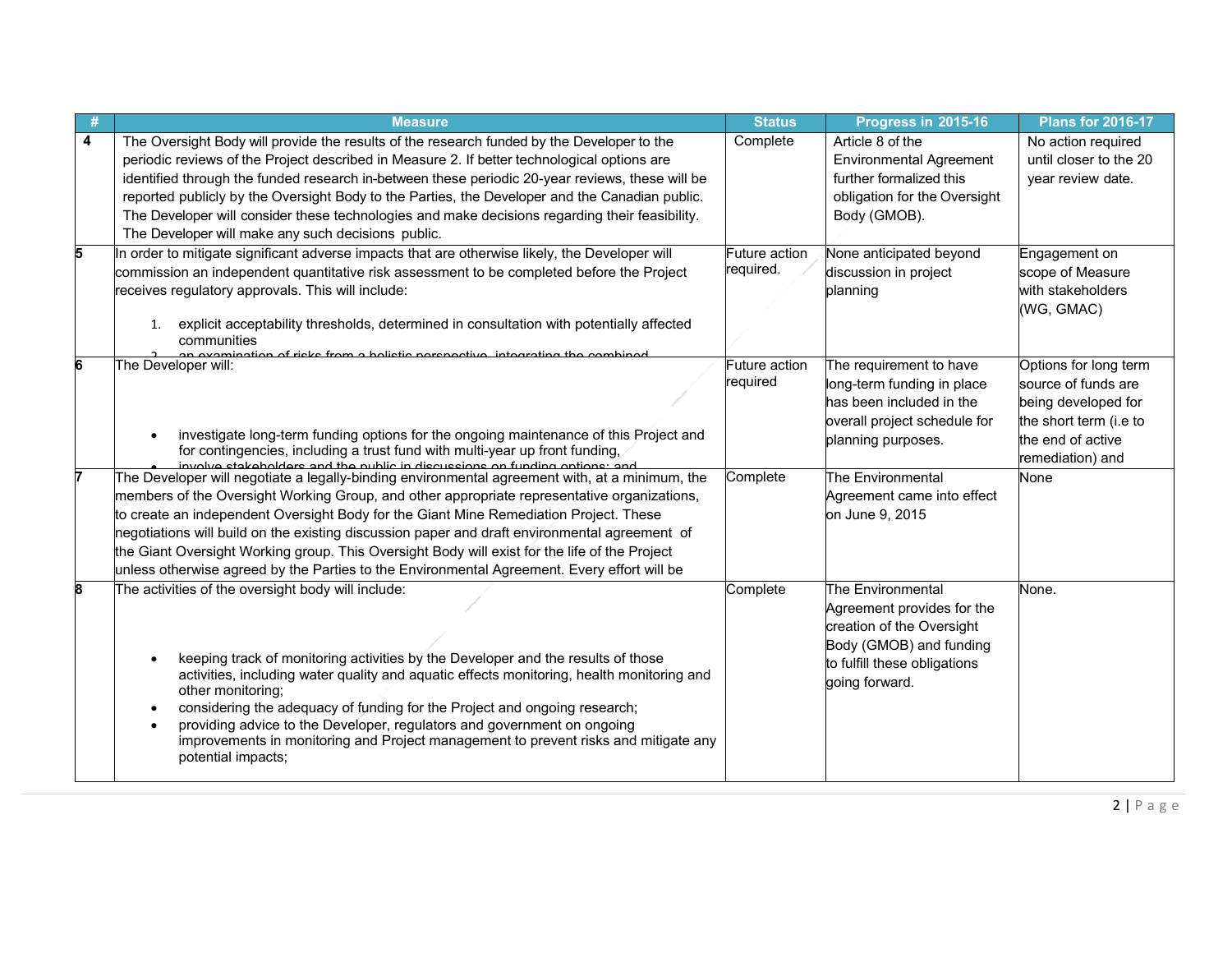|                | <b>Measure</b>                                                                                                                                                                                                                                                                                                                                                                                                                                                                                                                                                                                                                                                                                                                                                                                                                                                                                                                                                                                                                                                                                                                                                                                                                                                                                                                                                                                                                                                                                                                                                                                                                                                 | <b>Status</b> | Progress in 2015-16                                                                                                                                                                                                                                                                                                                                                                                                                    | <b>Plans for 2016-17</b>                                                                                                                                                                    |
|----------------|----------------------------------------------------------------------------------------------------------------------------------------------------------------------------------------------------------------------------------------------------------------------------------------------------------------------------------------------------------------------------------------------------------------------------------------------------------------------------------------------------------------------------------------------------------------------------------------------------------------------------------------------------------------------------------------------------------------------------------------------------------------------------------------------------------------------------------------------------------------------------------------------------------------------------------------------------------------------------------------------------------------------------------------------------------------------------------------------------------------------------------------------------------------------------------------------------------------------------------------------------------------------------------------------------------------------------------------------------------------------------------------------------------------------------------------------------------------------------------------------------------------------------------------------------------------------------------------------------------------------------------------------------------------|---------------|----------------------------------------------------------------------------------------------------------------------------------------------------------------------------------------------------------------------------------------------------------------------------------------------------------------------------------------------------------------------------------------------------------------------------------------|---------------------------------------------------------------------------------------------------------------------------------------------------------------------------------------------|
|                | sharing the oversight body's conclusions with the general public and potentially<br>affected communities in a culturally appropriate manner                                                                                                                                                                                                                                                                                                                                                                                                                                                                                                                                                                                                                                                                                                                                                                                                                                                                                                                                                                                                                                                                                                                                                                                                                                                                                                                                                                                                                                                                                                                    |               |                                                                                                                                                                                                                                                                                                                                                                                                                                        |                                                                                                                                                                                             |
| $\overline{9}$ | The Developer will work with other federal and territorial departments as necessary to design<br>and implement a broad health effects monitoring program in N'dilo, Dettah and Yellowknife<br>focusing on arsenic and any other contaminants in people which might result from this Project.<br>This will include studies of baseline health effects of these contaminants and ongoing periodic<br>monitoring. This will be designed with input from:<br>Health Canada, GNWT Health and Social Services and the Yellowknife medical<br>community; and<br>The Yellowknives Dene and other potentially affected communities.<br>The organization conducting the monitoring will provide regular plain language explanations of<br>the monitoring results in terms that are understandable to lay people, and communicate this to<br>potentially affected communities in a culturally appropriate manner.                                                                                                                                                                                                                                                                                                                                                                                                                                                                                                                                                                                                                                                                                                                                                         | Underway      | Approval received from<br>Senior Management to have<br>Dr. Laurie Chan proceed<br>with preparing a proposal to<br>address Measure 9.                                                                                                                                                                                                                                                                                                   | Establish an advisory<br>committee, develop a<br>communications plan.<br>Develop scope for the<br>health study with<br>engagement from<br>stakeholders (WG,<br>GMAC)                        |
| 10             | The Developer will commission a comprehensive quantitative human health risk assessment by<br>an independent, qualified human health risk assessor selected in collaboration with Health<br>Canada, the Yellowknives Dene, the City of Yellowknife, and the Developer. This human health<br>risk assessment will be completed before the Project receives regulatory approvals. It will:<br>1. Include a critical review of the 2006 Tier II human health risk assessment and the<br>previous screening reports;<br>2. Consider additional exposures and thresholds (as specified in Appendix F of the<br>Report of EA);<br>3. Decide whether a Tier III risk assessment is appropriate;<br>4. Provide a plain language explanation of the results in terms that are understandable<br>to the general public, and communicate this to potentially affected communities in a<br>culturally appropriate manner;<br>5. Provide interpretation of results and related guidance; and<br>6. Inform the broad health effects monitoring program (described in Measure 9 above).<br>The Developer may conduct the human health risk assessment concurrently with the<br>quantitative risk assessment described in Measure 5. Based on the results of this human health<br>risk assessment, and on any existing results of the health effects monitoring program<br>(described in Measure 9 above), the Developer will, if necessary in response to this information,<br>identify, design and implement appropriate design improvements and identify appropriate<br>management responses to avoid or reduce the severity of any predicted unacceptable health<br>risks. | Underway      | The Project Team worked<br>with Stantec Environmental<br>to develop a Statement of<br>Work for the HHRA work<br>with input from members of<br>the Giant Mine Working<br>Group.<br>Specifications and<br>evaluation criteria were<br>developed for contracting<br>purposes.<br>Contracting process was<br>initiated prior to year-end.<br>The Project Team began<br>developing an SOW for<br>stress assessment with Dr.<br>Shankardass. | Award of the contract<br>is expected in June<br>2016, and the<br>contractor to begin<br>conducting HHRA<br>work thereafter.<br>Ongoing and<br>engagement with<br>stakeholders (WG,<br>GMAC) |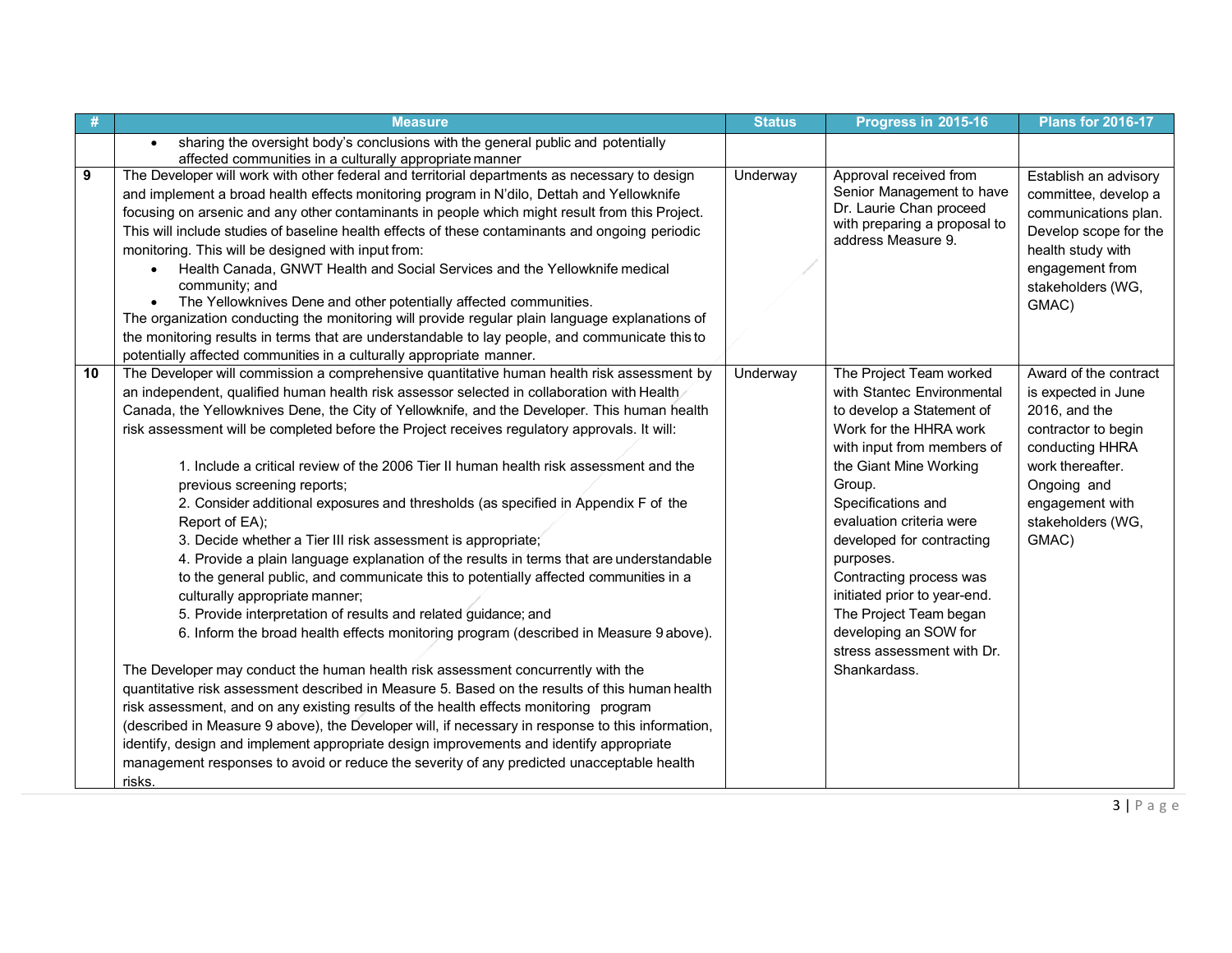| #  | <b>Measure</b>                                                                                                                                                                                                                                                                                                                                                                                                                                                                                                                                                                                                                                                                                                                                                                                                                                                                                                                                                                                                                                                                                                                                                                                                                                                                                                                                                                                                                                                                          | <b>Status</b>             | Progress in 2015-16                                                                                                                                                                                   | <b>Plans for 2016-17</b>                                                                                                                                                                                                                                                                                                                                                                                                             |
|----|-----------------------------------------------------------------------------------------------------------------------------------------------------------------------------------------------------------------------------------------------------------------------------------------------------------------------------------------------------------------------------------------------------------------------------------------------------------------------------------------------------------------------------------------------------------------------------------------------------------------------------------------------------------------------------------------------------------------------------------------------------------------------------------------------------------------------------------------------------------------------------------------------------------------------------------------------------------------------------------------------------------------------------------------------------------------------------------------------------------------------------------------------------------------------------------------------------------------------------------------------------------------------------------------------------------------------------------------------------------------------------------------------------------------------------------------------------------------------------------------|---------------------------|-------------------------------------------------------------------------------------------------------------------------------------------------------------------------------------------------------|--------------------------------------------------------------------------------------------------------------------------------------------------------------------------------------------------------------------------------------------------------------------------------------------------------------------------------------------------------------------------------------------------------------------------------------|
|    | Also, footnote #133 in the Report of EA (Appendix D) is revised to read, in its entirety,                                                                                                                                                                                                                                                                                                                                                                                                                                                                                                                                                                                                                                                                                                                                                                                                                                                                                                                                                                                                                                                                                                                                                                                                                                                                                                                                                                                               |                           |                                                                                                                                                                                                       |                                                                                                                                                                                                                                                                                                                                                                                                                                      |
|    | "Including inference of causality and pathologies deducted from any available health studies."                                                                                                                                                                                                                                                                                                                                                                                                                                                                                                                                                                                                                                                                                                                                                                                                                                                                                                                                                                                                                                                                                                                                                                                                                                                                                                                                                                                          |                           |                                                                                                                                                                                                       |                                                                                                                                                                                                                                                                                                                                                                                                                                      |
| 11 | The Developer, with meaningful participation from the Oversight Body and other parties, will<br>thoroughly assess options for, and the environmental impacts of, diversion of Baker Creek to a<br>north diversion route previously considered by the Developer or another route that avoids the<br>mine site and is determined appropriate by the Developer. Within one year of the project<br>receiving its water license, a report outlining a comparison of options including the current on-<br>site realignment will be provided to the appropriate regulatory authorities, the Oversight Body<br>and the public.<br>Once informed by the advice of the Oversight Body and regulatory authorities, the Developer<br>will determine and implement the preferred option. In doing so, the Developer will consider the<br>advice of the Oversight Body, regulatory authorities, and the public, and will ensure that the<br>primary considerations in selecting an option are to:<br>minimize the likelihood of Baker Creek flooding and entering the arsenic chambers,<br>a)<br>stopes and underground workings, and<br>minimize the exposure of fish in Baker Creek to arsenic from existing contaminated<br>b)<br>sediments on the mine site, surface drainage from the mine site or tailings runoff. If off-<br>site diversion is selected, the Developer will seek required regulatory approvals to<br>implement the diversion within five years of receiving its water license. | Underway                  | Baker Creek was a<br>component in the Surface<br>Design Engagement<br>discussions.<br>Further discussions will<br>need to be had with GMOB<br>as to how their<br>participation will be<br>integrated. | Evaluating input from<br>the Surface Design<br>Engagement work.<br>Expert support<br>working group (DFO,<br>EC, HC) to be<br>reinstated.<br>A draft options report<br>is anticipated in<br>February 2017.<br>GMOB is expected<br>to be integrated into<br>the expert support<br>working group, or<br>should provide input<br>to the Project Team<br>on how they will<br>meet the<br>requirement of<br>meaningfully<br>participating. |
| 12 | To prevent significant adverse impacts on Great Slave Lake from contaminated surface waters<br>in the existing or former channel of Baker Creek, should it be re-routed to avoid the mine site,<br>the Developer will ensure that water quality at the outlet of Baker Creek channel will meet site-<br>specific water quality objectives based on the CCME Guidance on the Site-Specific Application<br>of Water Quality Guidelines in Canada.                                                                                                                                                                                                                                                                                                                                                                                                                                                                                                                                                                                                                                                                                                                                                                                                                                                                                                                                                                                                                                         | Future action<br>required | Worked on site specific<br>water quality objectives to<br>feed into the SDE process<br>and future expert support<br>working group discussions.                                                        | Ongoing work to<br>solidify the site<br>specific water quality<br>objectives                                                                                                                                                                                                                                                                                                                                                         |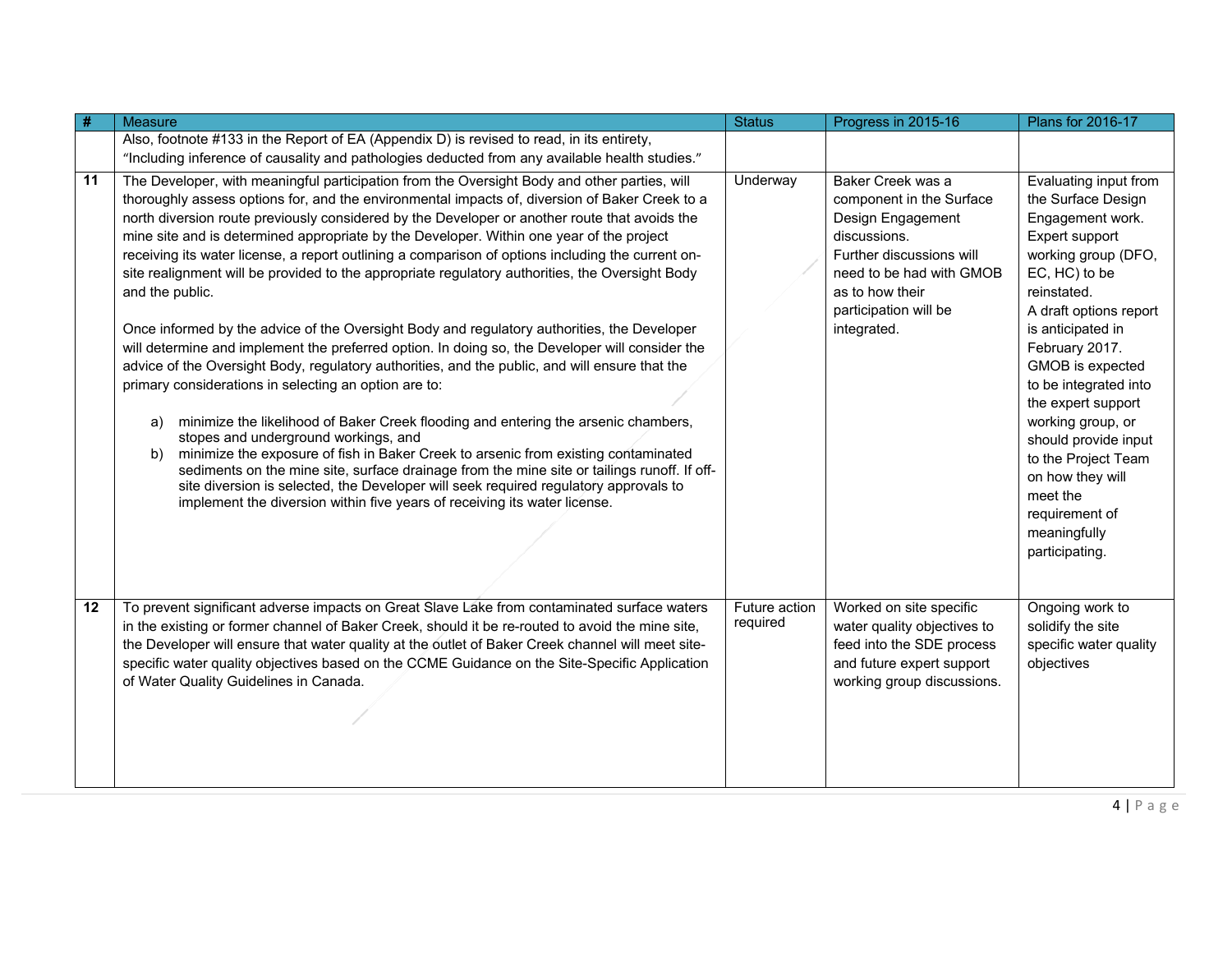| #  | <b>Measure</b>                                                                                                                                                                                                                                                                                                                                                                                                                                                                                                                                                                                                                                                                                                                                                                                                        | <b>Status</b>                    | Progress in 2015-16 | <b>Plans for 2016-17</b>                              |
|----|-----------------------------------------------------------------------------------------------------------------------------------------------------------------------------------------------------------------------------------------------------------------------------------------------------------------------------------------------------------------------------------------------------------------------------------------------------------------------------------------------------------------------------------------------------------------------------------------------------------------------------------------------------------------------------------------------------------------------------------------------------------------------------------------------------------------------|----------------------------------|---------------------|-------------------------------------------------------|
| 13 | The Developer will design and, with the applicable regulators, manage the Project to ensure<br>that, with respect to arsenic and any other contaminants of potential concern, the following<br>water quality objectives are achieved in the vicinity of the outlet of the existing or former<br>channel of Baker Creek, should it be re-routed to avoid the mine, excluding Reach 0:                                                                                                                                                                                                                                                                                                                                                                                                                                  | <b>Future Action</b><br>Required | See measures 11&12  | See measures<br>11&12                                 |
|    | Water quality changes due to discharge from the former channel of Baker Creek will<br>a)<br>not reduce benthic invertebrate and plankton abundance or diversity;<br>Water quality changes due to discharge from the former channel of Baker Creek will<br>b)<br>not harm fish health, abundance or diversity;<br>Water quality changes due to discharge from the former channel of Baker Creek will<br>C)<br>not adversely affect areas used as drinking water sources,<br>Water quality changes due to discharge from the former channel of Baker Creek will<br>d)<br>not adversely affect any traditional or recreational users; and,<br>There is no increase in arsenic levels in Great Slave Lake due to discharge from the<br>e)<br>former channel of Baker Creek beyond the parameters described in Measure 12. |                                  |                     |                                                       |
| 14 | The Developer will add an ion exchange process to its proposed water treatment process to<br>produce water treatment plant effluent that at least meets Health Canada drinking water<br>standards (containing no more than 10μg/L of arsenic), to be released using a near shore<br>outfall immediately offshore of the Giant mine site instead of through the proposed diffuser. The<br>Developer will achieve this concentration without adding lake water to dilute effluent in the<br>treatment plant.                                                                                                                                                                                                                                                                                                            | <b>Future Action</b><br>Required | None                | To be actioned<br>during design and<br>implementation |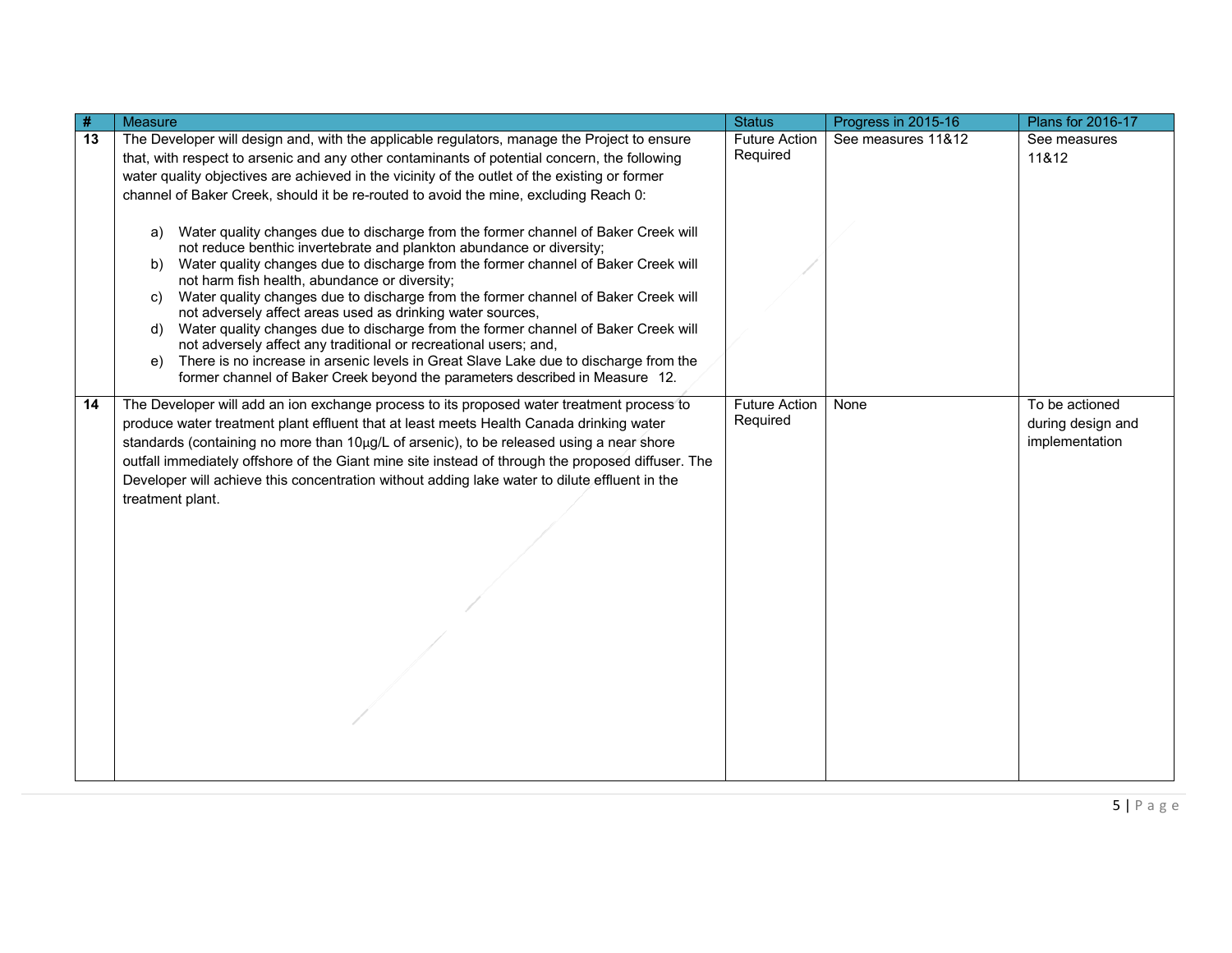| #  | <b>Measure</b>                                                                                                                                                                                                                                                                                                                                                                                                                                                                                                                                                                                                                                                                                                                                                                                                                                                                                                          | <b>Status</b>                            | Progress in 2015-16 | <b>Plans for 2016-17</b>                                                                                                                                                                                            |  |
|----|-------------------------------------------------------------------------------------------------------------------------------------------------------------------------------------------------------------------------------------------------------------------------------------------------------------------------------------------------------------------------------------------------------------------------------------------------------------------------------------------------------------------------------------------------------------------------------------------------------------------------------------------------------------------------------------------------------------------------------------------------------------------------------------------------------------------------------------------------------------------------------------------------------------------------|------------------------------------------|---------------------|---------------------------------------------------------------------------------------------------------------------------------------------------------------------------------------------------------------------|--|
| 15 | The Developer and regulators will design and manage the Project so that, with respect to<br>arsenic and any other contaminants of potential concern:                                                                                                                                                                                                                                                                                                                                                                                                                                                                                                                                                                                                                                                                                                                                                                    | <b>Future Action</b><br>None<br>Required |                     | Outfall location to be<br>finalized through<br>detailed design                                                                                                                                                      |  |
|    | 1. Water quality at the outfall will meet the Health Canada Guidelines for Canadian<br>Drinking Water Quality; and,<br>The following water quality objectives in the receiving environment are met:<br>2.<br>a) Water quality changes due to effluent discharge will not reduce benthic<br>invertebrate and plankton abundance or diversity at 200 metres from the outfall;<br>Water quality changes due to effluent discharge will not harm fish health,<br>b)<br>abundance or diversity;<br>Water quality changes due to effluent discharge will not adversely affect areas<br>C)<br>used as drinking water sources; and,<br>There is no increase in arsenic levels in Yellowknife Bay water at 200 metres from<br>d)<br>the outfall: and,<br>There is no increase in arsenic levels in Yellowknife Bay sediments at 500 metres<br>e)<br>from the outfall                                                             |                                          |                     | discussions and<br>engagement.                                                                                                                                                                                      |  |
| 16 | Before construction, the Developer will model re-suspension of arsenic from sediments and<br>resulting bioavailability in the vicinity of the outfall. If the modeling results indicate that the<br>outfall may resuspend arsenic from sediments, the Developer will modify the outfall design until<br>operation does not cause resuspension of arsenic from sediment.                                                                                                                                                                                                                                                                                                                                                                                                                                                                                                                                                 | <b>Future Action</b><br>Required         | None                | None anticipated                                                                                                                                                                                                    |  |
| 17 | Before operating the outfall, the Developer will design and implement a comprehensive aquatic<br>effects monitoring program that is sufficient to determine if the water quality objectives listed in<br>Measure 15 are being met. This program will:<br>1. at a minimum, be able to identify any accumulation of arsenic over time in the water,<br>sediment or fish in the receiving environment;<br>include appropriate monitoring locations near N'dilo, in Back Bay and in Yellowknife<br>2.<br>Bay, with a focus on areas in the vicinity of the outfall and areas used by people;<br>include the establishment of a baseline for aquatic effects in Back Bay before<br>3.<br>beginning Project construction and installation of the outfall;<br>be developed according to AANDC Guidelines for Designing and Implementing<br>4.<br>Aquatic Effects Monitoring Programs for Development Projects in the Northwest | <b>Future Action</b><br>Required         | None                | Work planned to<br>develop conceptual<br>design of the study<br>including identifying<br>parameters, potential<br>water quality based<br>effluent quality<br>criteria. Timing of the<br>AEMP will be<br>determined. |  |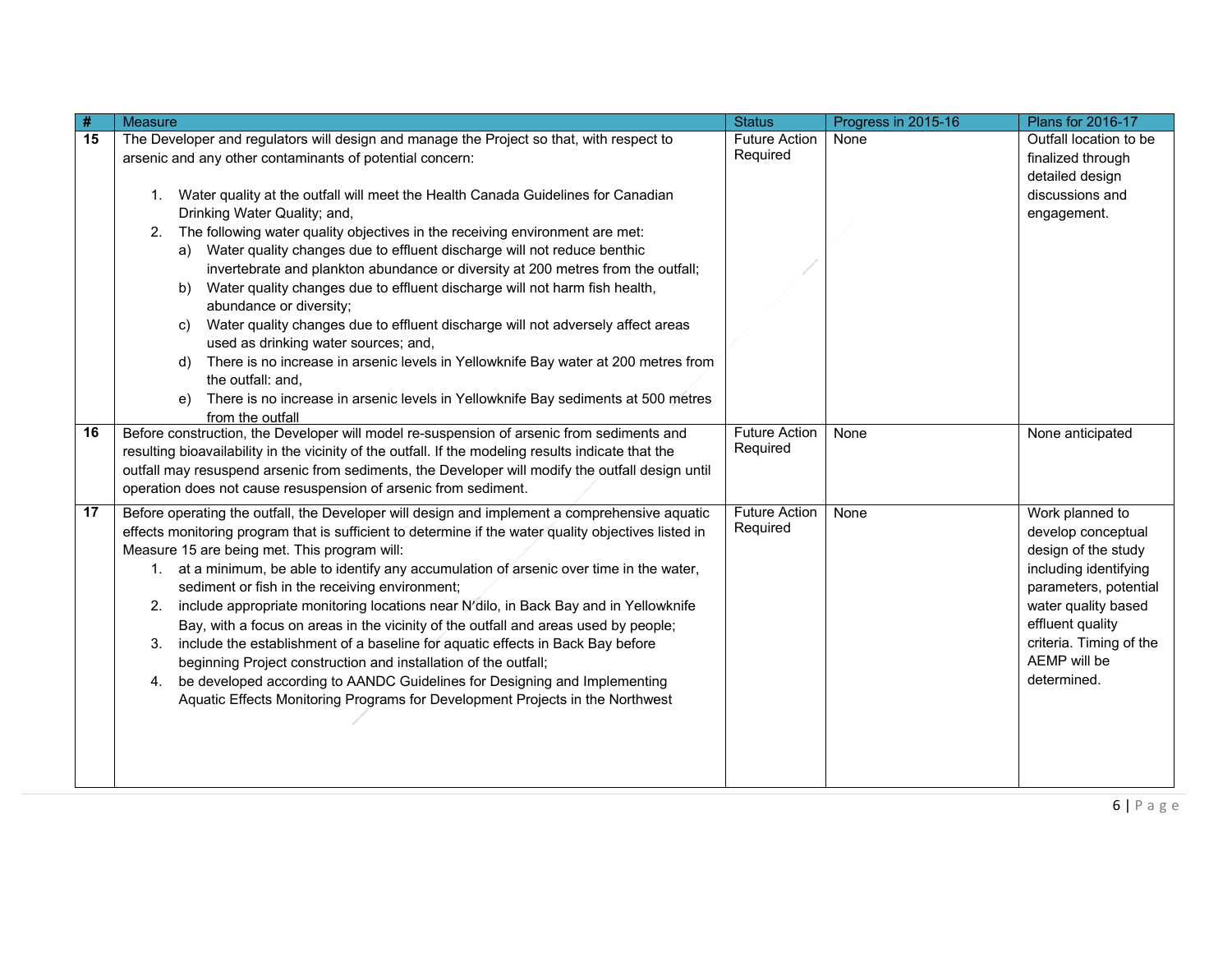| #  | <b>Measure</b>                                                                                                                                              | <b>Status</b>    | Progress in 2015-16          | <b>Plans for 2016-17</b> |
|----|-------------------------------------------------------------------------------------------------------------------------------------------------------------|------------------|------------------------------|--------------------------|
|    | Territories, June 2009, with corresponding action levels and management response                                                                            |                  |                              |                          |
|    | framework.                                                                                                                                                  |                  |                              |                          |
| 18 | Prior to preparing chambers and stopes for freezing, the Developer will conduct a                                                                           | Underway         | Freeze design basis report   | Plain language report    |
|    | comprehensive quantitative risk assessment evaluating both wet and dry methods for the initial                                                              |                  | was finalized and            | to be developed and      |
|    | freezing design, with respect to current risks and implications for future removal. This will                                                               |                  | engagement occurred with     | released to the public.  |
|    | include an evaluation of potential effects of the proposed freezing and wetting method on the                                                               |                  | the Working Group            |                          |
|    | thawing or frozen excavations, and potential impacts of ongoing design changes prior to                                                                     |                  |                              |                          |
|    | implementing the Project. The Developer will release a plain language report to the public                                                                  |                  |                              |                          |
|    | describing its considerations and the resulting design.                                                                                                     |                  |                              |                          |
| 19 | Considering the results of the risk assessment described in Measure 18, the Developer will not                                                              | Future           | None                         | None                     |
|    | adopt any method of freezing that significantly reduces opportunities for future arsenic removal                                                            | Action           |                              |                          |
|    | or other remediation by future technologies.                                                                                                                | Required         |                              |                          |
| 20 | The Developer will conduct all major demolition and construction activities with the potential to                                                           | Future           | None                         | None anticipated         |
|    | release large amounts of dust or contaminants into the air when wind directions will minimize                                                               | Action           |                              |                          |
|    | the chances of dust and contaminants blowing into the City of Yellowknife, Dettah and N'dilo.                                                               | Required         |                              |                          |
| 21 | The Developer will collect dust and contaminant level data from soil and vegetation in the                                                                  | Future           | None                         | None anticipated         |
|    | vicinity of major reclamation activities before and after major demolition or construction activities                                                       | Action           |                              |                          |
|    | to serve as a baseline for any related adaptive management activities that may follow.                                                                      | Required         |                              |                          |
| 22 | The Developer will conduct a study to determine appropriate depth of the tailings cap and B1 pit                                                            | Future<br>Action | Tailings remediation options | Confirm requirements     |
|    | cover, in consultation with Environment Canada and responsible regulators, to verify that the                                                               |                  | were discussed as part of    | and objectives of        |
|    | depth proposed will ensure the tailings cap and B1 pit cover are not compromised by vegetation                                                              | Required         | the SDE process.             | tailings cover.          |
|    | growth. The Developer will provide a report of this study to the Mackenzie Valley Land and<br>Water Board before it issues a water license for the Project. |                  |                              |                          |
| 23 | The Developer will work cooperatively with responsible regulatory authorities and interested                                                                | Future           | None                         | Further definition of    |
|    | Parties in the development and submission of a Tailings Monitoring and Management Plan prior                                                                | Action           |                              | the plan for the         |
|    | to receiving regulatory approvals. This plan will not only identify potential issues for the                                                                | Required         |                              | remediation of the       |
|    | management of tailings but will also identify mitigation measures to prevent problems related to                                                            |                  |                              | tailings will need to be |
|    | the tailings cap failure, and will include consideration of the B1 pit cover as applicable.                                                                 |                  |                              | advanced before a        |
|    |                                                                                                                                                             |                  |                              | monitoring and           |
|    |                                                                                                                                                             |                  |                              | management plan          |
|    |                                                                                                                                                             |                  |                              | can be developed.        |
| 24 | The Developer will physically prevent all-terrain vehicle access to the tailings cap and B1 pit                                                             | Future           | None                         | None anticipated         |
|    | cover to prevent the surface from being eroded or otherwise compromised. The Developer will                                                                 | Action           |                              |                          |
|    | monitor the effectiveness of this prevention, and will take any additional management measures                                                              | Required         |                              |                          |
|    | as necessary to prevent all-terrain vehicle access.                                                                                                         |                  |                              |                          |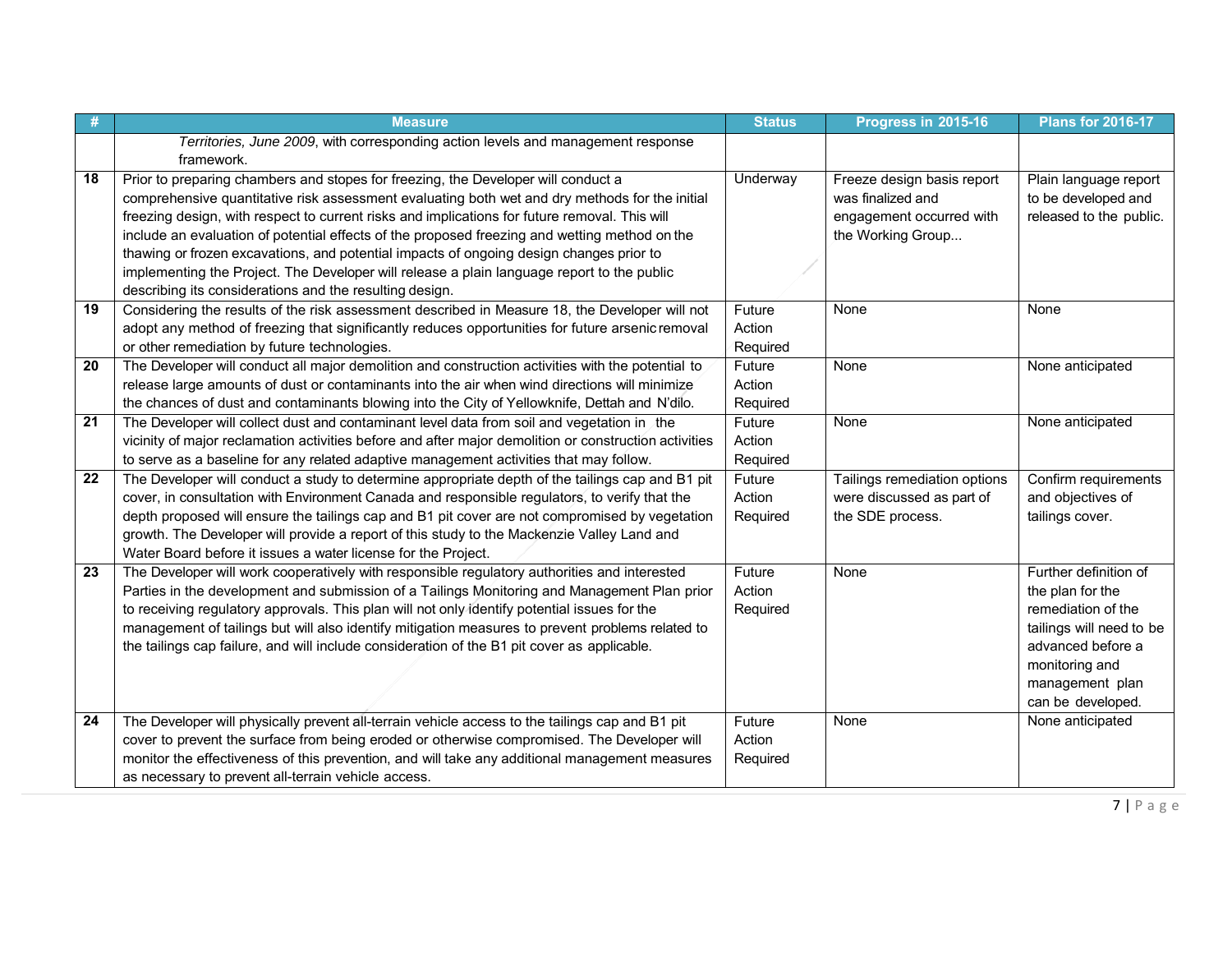| -# | <b>Measure</b>                                                                                         | <b>Status</b> | Progress in 2015-16          | <b>Plans for 2016-17</b> |
|----|--------------------------------------------------------------------------------------------------------|---------------|------------------------------|--------------------------|
| 25 | The Developer will work cooperatively with responsible regulatory authorities and interested           | Future        | Air Quality program is       | The final location for   |
|    | Parties in the development and submission of an Air Quality Management Plan which                      | Action        | underway, and the Niven      | the Niven Air station    |
|    | incorporates an ongoing air quality monitoring program. This ongoing monitoring program will           | Required      | Station was put in place,    | will be determined       |
|    | include all previously identified on-site air quality monitoring stations and one off-site air quality |               | however additional           | and the station is       |
|    | monitoring station near Niven Lake. At a minimum, ambient concentrations of NO2 and PM2.5              |               | engagement on the exact      | expected to be fully     |
|    | will be monitored at the Niven lake site. Total suspended particulate and metal concentrations         |               | location is ongoing with     | functional by Fall of    |
|    | will be monitoring at the on-site locations. This air quality monitoring program will identify action  |               | nearby homeowners.           | 2016. An Air Quality     |
|    | levels and trigger additional management and mitigation activities, if required.                       |               |                              | Management Plan will     |
|    |                                                                                                        |               |                              | be submitted as part     |
|    |                                                                                                        |               |                              | of the Water License     |
|    |                                                                                                        |               |                              | Package.                 |
| 26 | In conjunction with Measure 10 above, the Developer will consider the results of the                   | Future        | HHRA work was put out for    | The HHRA to be           |
|    | comprehensive human health risk assessment, and consult with the YKDFN and City of                     | Action        | tender. Consultation was     | contracted and           |
|    | Yellowknife when determining suitable end uses of the site, to ensure that those proposed uses         | Required      | ongoing through regular      | conducted. Ongoing       |
|    | do not pose a health risk to people, including toddlers.                                               |               | meetings with GMAC,          | engagement.              |
|    |                                                                                                        |               | Working group, City of       |                          |
|    |                                                                                                        |               | Yellowknife, and through the |                          |
|    |                                                                                                        |               | Surface Design               |                          |
|    |                                                                                                        |               | Engagement Process.          |                          |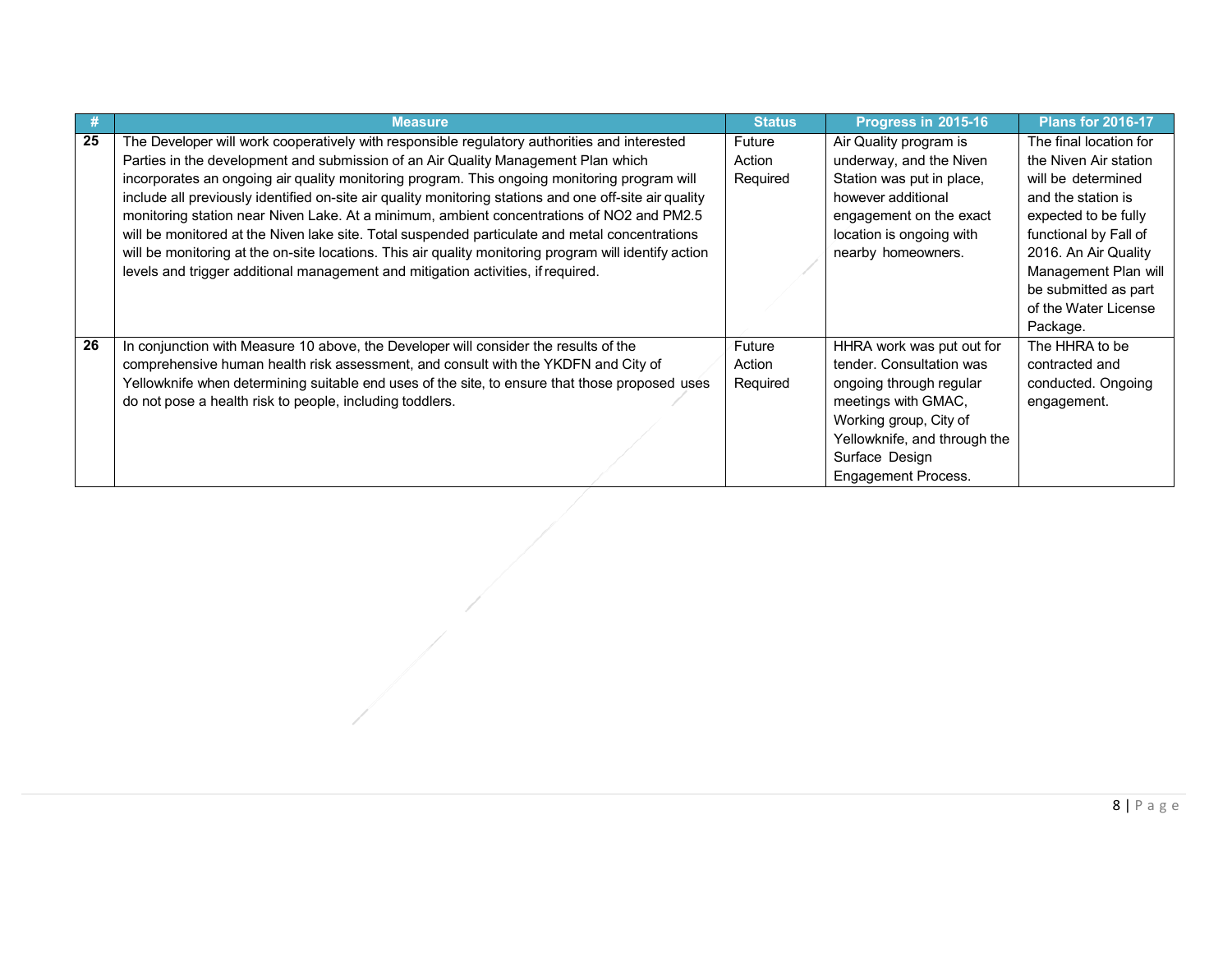#### **APPENDIX C – GIANT MINE EA SUGGESTIONS TRACKING TABLE**

|              | <b>Suggestion</b>                                                                                                                                                                                                                                                                                                                                                                                                                               | <b>Status</b>                | Progress in 2015-16                                                                                                                                                                                                                                                                                                                                                                      | <b>Plans for 2016-17</b>                                                                                                                                                                                        |
|--------------|-------------------------------------------------------------------------------------------------------------------------------------------------------------------------------------------------------------------------------------------------------------------------------------------------------------------------------------------------------------------------------------------------------------------------------------------------|------------------------------|------------------------------------------------------------------------------------------------------------------------------------------------------------------------------------------------------------------------------------------------------------------------------------------------------------------------------------------------------------------------------------------|-----------------------------------------------------------------------------------------------------------------------------------------------------------------------------------------------------------------|
| 1            | The Developer should consult with surrounding communities, including Dettah, Ndilo and the<br>City of Yellowknife, prior to finalizing its Project design, so that design improvements may be<br>incorporated to address any remaining concerns.                                                                                                                                                                                                | Underway                     | Ongoing consultation efforts<br>through regular meetings<br>with the GiantMine Working<br>Group and the YKDFN<br>GMAC.<br>Surface Design<br><b>Engagement Process</b><br>(SDE) initiated in June<br>with first stakeholder<br>workshop. SDE draft<br>report submitted by March<br>31 2016, Ongoing<br>meetings withCity of<br>Yellowknife staff<br>to provide updates on the<br>project. | Ongoing engagement<br>activities with GMAC,<br>Working Group and<br>the City of<br>Yellowknife.<br>Detailed design<br>consultation as<br>appropriate.<br>Ongoing follow-up<br>from SDE report and<br>workshops. |
| $\mathbf{2}$ | The Developer should create a monument as a memorial to the impacts of past contamination<br>from Giant Mine on Aboriginal communities and the environment.                                                                                                                                                                                                                                                                                     | Future<br>Action<br>Required | None                                                                                                                                                                                                                                                                                                                                                                                     | Continued interaction<br>with the<br>Communicating with<br><b>Future Generations</b><br>Working Group.<br>Ongoing consultation.                                                                                 |
| 3            | To encourage widespread learning from and remembering of the experiences of the Giant Mine,<br>the Developer, in conjunction with the GNWT Department of Education, Culture and<br>Employment, should:<br>1. develop an education resource unit on the impacts of Giant Mine on the land and on<br>people, including impacts on Aboriginal peoples, and<br>2. distribute this resource unit for use within the school curriculum across Canada. | Future<br>Action<br>Required | GNWT-ENR has<br>approached ECE to<br>discuss the suggestion.<br>The Toxic Legacy's<br>Project has worked with<br>ECE focusing on<br>an insert for the Grade<br>10 Northern Studies<br>curriculum. Giant Mine is<br>addressed in a student-<br>led inquiry chapter of a<br>larger unit about<br>resource                                                                                  | To be determined.                                                                                                                                                                                               |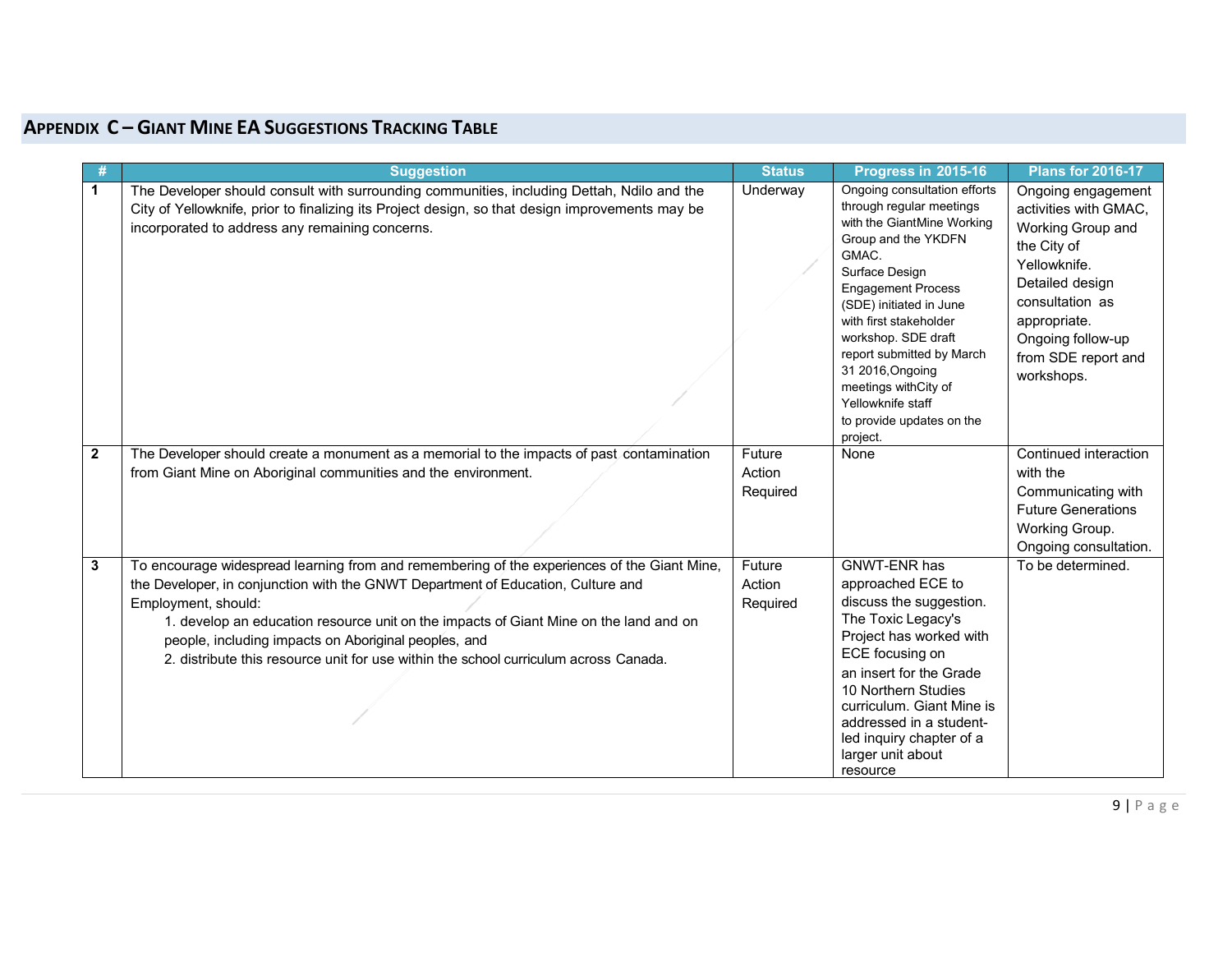|                         | <b>Suggestion</b>                                                                                                                                                                     | <b>Status</b>   | Progress in 2015-16                               | <b>Plans for 2016-17</b>             |
|-------------------------|---------------------------------------------------------------------------------------------------------------------------------------------------------------------------------------|-----------------|---------------------------------------------------|--------------------------------------|
|                         |                                                                                                                                                                                       |                 | development.                                      |                                      |
|                         |                                                                                                                                                                                       |                 |                                                   |                                      |
| 4                       | The Federal Contaminated Sites Action Program should develop a policy framework and<br>guidance for the perpetual care and management of remediated contaminated sites.               | Not a Project   | Project Team contacted<br>FCSAP to make them      | FCSAP is set to end<br>in 2020. This |
|                         |                                                                                                                                                                                       | responsibility  | aware of the suggestion                           | suggestion will be                   |
|                         |                                                                                                                                                                                       |                 |                                                   | part of any discussion               |
|                         |                                                                                                                                                                                       |                 |                                                   | on a future Federal                  |
|                         |                                                                                                                                                                                       |                 |                                                   | program or funding                   |
|                         |                                                                                                                                                                                       |                 |                                                   | source for the GMRP                  |
| 5                       | To ensure long-term funding throughout the life of the Project, the Developer should create an                                                                                        | Outside of      | Linked to Measure 6.                              | Linked to Measure 6                  |
|                         | independently managed self-sustaining trust fund with multi-year up-front funding for the                                                                                             | the Project     |                                                   |                                      |
|                         | ongoing maintenance of this Project and for contingencies. A third-party expert should<br>independently manage this trust fund. Annual reports on the condition of the fund should be | scope           |                                                   |                                      |
|                         | provided to stakeholders and the public.                                                                                                                                              |                 |                                                   |                                      |
| 6                       | To reduce public concern about the multiple roles of AANDC in this Project and to increase                                                                                            | Outside of      | The existing Treasury                             | None.                                |
|                         | public confidence, AANDC should produce guidelines to clarify reporting structures to ensure                                                                                          | the Project     | <b>Board Values and Ethics</b>                    |                                      |
|                         | that Project inspectors, advisors and managers employed by the federal government can                                                                                                 | scope           | Code for the Public                               |                                      |
|                         | perform their duties objectively and without undue pressure from within the federal government.                                                                                       |                 | Sector which came into                            |                                      |
|                         | These should be made available to the public within six months of Ministerial acceptance of this                                                                                      |                 | force April 2012 provides                         |                                      |
|                         | Report of Environmental Assessment.                                                                                                                                                   |                 | this clarity and is<br>available to the public at |                                      |
|                         |                                                                                                                                                                                       |                 | http://www.tbs-                                   |                                      |
|                         |                                                                                                                                                                                       |                 | sct.gc.ca/pol/doc-                                |                                      |
|                         |                                                                                                                                                                                       |                 | eng.aspx?id=25049                                 |                                      |
|                         |                                                                                                                                                                                       |                 |                                                   |                                      |
| $\overline{\mathbf{r}}$ | Based on the results of the health risk assessment described in Measure 10, the appropriate                                                                                           | Outside of      | None                                              | None                                 |
|                         | government authorities should remediate garden and playground soils where arsenic<br>concentrations exceed current guidelines for urban soils in Canada.                              | the Project     |                                                   |                                      |
| 8                       | The Developer should consider the Trail Human and Environmental Health Committee as a                                                                                                 | scope<br>Future | Links to Measure 9                                | The Project Team will                |
|                         | model for the development of the health program.                                                                                                                                      | Action          | The Project Team                                  | ensure future work on                |
|                         |                                                                                                                                                                                       | Required        | ensured that the                                  | Measure 9 includes                   |
|                         |                                                                                                                                                                                       |                 | proposal for work on                              | consideration of the                 |
|                         |                                                                                                                                                                                       |                 | Measure 9 included                                | Trail model.                         |
|                         |                                                                                                                                                                                       |                 | consideration of the Trail                        |                                      |
|                         |                                                                                                                                                                                       |                 | work.                                             |                                      |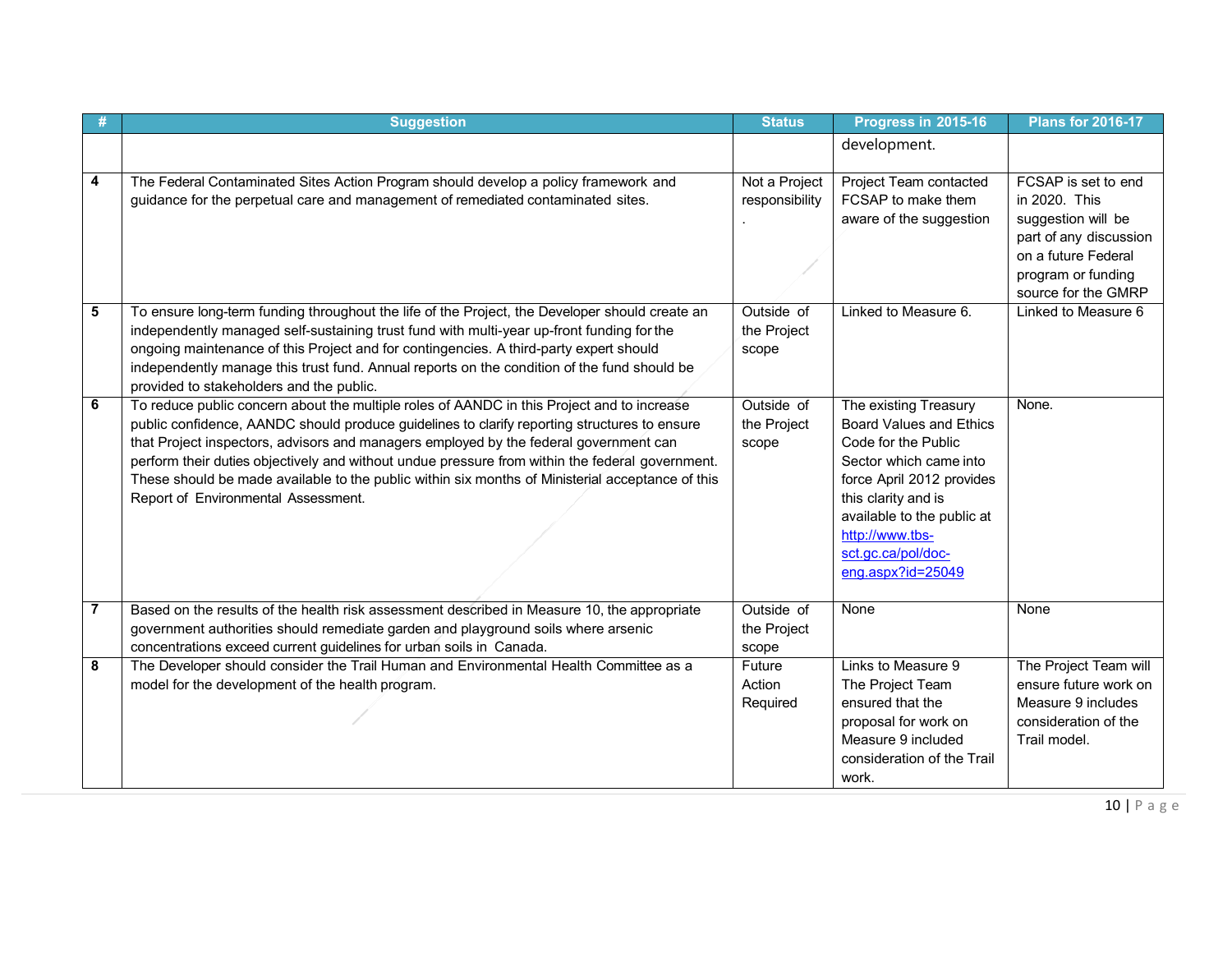|                 | <b>Suggestion</b>                                                                                                                                                                                                                                                                                                                                                                                                                                                                                                                                                                                                                                           | <b>Status</b>                   | Progress in 2015-16                                                                                                                                                                                                                                                                                                                                                | <b>Plans for 2016-17</b>                                                                                                                                                                                                                                                                |
|-----------------|-------------------------------------------------------------------------------------------------------------------------------------------------------------------------------------------------------------------------------------------------------------------------------------------------------------------------------------------------------------------------------------------------------------------------------------------------------------------------------------------------------------------------------------------------------------------------------------------------------------------------------------------------------------|---------------------------------|--------------------------------------------------------------------------------------------------------------------------------------------------------------------------------------------------------------------------------------------------------------------------------------------------------------------------------------------------------------------|-----------------------------------------------------------------------------------------------------------------------------------------------------------------------------------------------------------------------------------------------------------------------------------------|
| $\overline{9}$  | During its review of the diversion of Baker Creek, the Department of Fisheries and Oceans<br>should consider the habitat loss of the existing Baker Creek and decide on any habitat design<br>requirements for the diversion to the extent it deems appropriate. Any resulting habitat<br>compensation requirements should be applied on the new diversion.                                                                                                                                                                                                                                                                                                 | Future<br>Action<br>Required    | None                                                                                                                                                                                                                                                                                                                                                               | The Project will<br>involve DFO in the<br>analysis of moving<br><b>Baker Creek off</b><br>site                                                                                                                                                                                          |
| 10              | The Developer should investigate the potential advantages and disadvantages of adding an<br>engineered wetland to the Project to reduce arsenic in surface drainage. This investigation<br>should include possible locations in the channel that formerly contained Baker Creek and in the<br>Baker Creek diversion. On completion, the Developer should make a public report of the results<br>of this investigation and of any resulting changes to Project design. This should be completed<br>before a water license is issued for the Project.                                                                                                         | Future<br>Action<br>Required    | None                                                                                                                                                                                                                                                                                                                                                               | All relevant options<br>will be considered in<br>the overall analysis of<br>remedial strategies<br>for the site                                                                                                                                                                         |
| 11              | To manage the risks of airborne exposure of contaminated dust from deconstruction of<br>buildings or other structures on site, the Developer should:<br>prepare a dispersion model of dust plume given typical wind direction and speed<br>define the meteorological window of opportunity to describe acceptable wind<br>conditions to eliminate the potential for a dust cloud release and transport of<br>surrounding communities.<br>consult a meteorologist to develop a sound model of weather conditions, to indicate<br>when winds are steady and not gusting, blowing to the north<br>stop if winds change or any dust controlling equipment fails | Underway                        | The GMRP Site Wide Air<br>Quality Management and<br>Monitoring Plan<br>(AQMMP) is an existing<br>and ongoing program<br>that was designed to<br>adapt to changing<br>activities on site, and will<br>incorporate all suitable<br>measures and activities<br>to mitigate the risks of<br>exposure to<br>contaminated dust<br>throughout the life of the<br>project. | The Project will<br>continue to evaluate<br>the type of work being<br>completed on a<br>regular basis based<br>on weather, wind<br>direction, and as a<br>result will employ<br>further dust<br>suppression or stop<br>work until weather<br>and wind conditions<br>are more favorable. |
| $\overline{12}$ | To prevent impacts on people from potentially harmful contaminant releases from<br>deconstruction of buildings or other structures on site at the Giant Mine site, the Land and<br>Water Board should specify allowable wind directions and wind speeds in degrees, to ensure<br>that contaminated structures are not demolished during blustery multi-directional winds at<br>ground level.                                                                                                                                                                                                                                                                | Outside the<br>Project<br>Scope | None                                                                                                                                                                                                                                                                                                                                                               | The Project will<br>consider any direction<br>from the Land and<br>Water Board with<br>respect to project<br>activities.                                                                                                                                                                |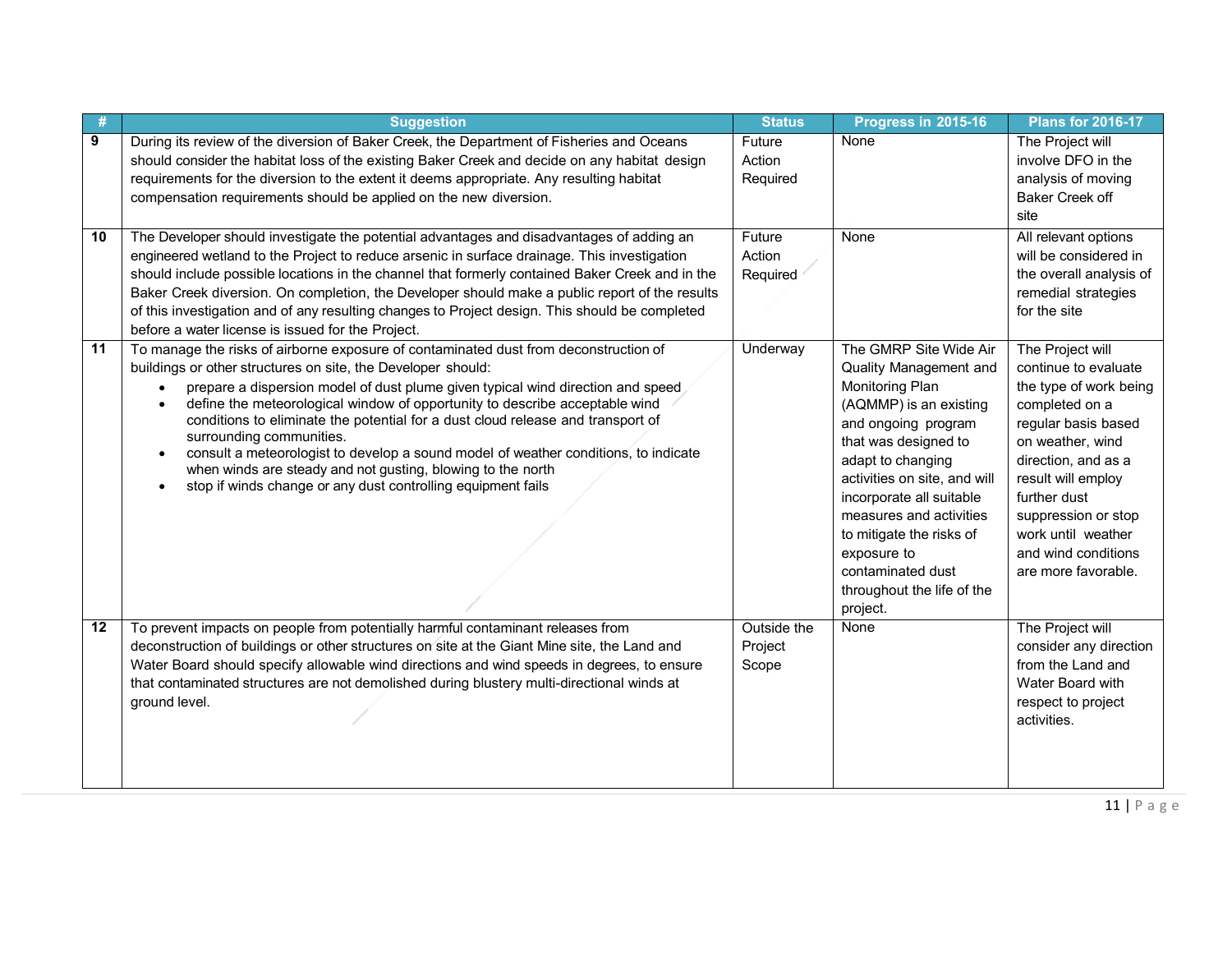| #  | <b>Suggestion</b>                                                                                                                                                                                                                                                                                                                                                                                                                                         | <b>Status</b>                | Progress in 2015-16                                                                                                        | <b>Plans for 2016-17</b>                                                                                                      |
|----|-----------------------------------------------------------------------------------------------------------------------------------------------------------------------------------------------------------------------------------------------------------------------------------------------------------------------------------------------------------------------------------------------------------------------------------------------------------|------------------------------|----------------------------------------------------------------------------------------------------------------------------|-------------------------------------------------------------------------------------------------------------------------------|
| 13 | The Developer should investigate options for filling in the pits, in consultation with the City of<br>Yellowknife and YKDFN.                                                                                                                                                                                                                                                                                                                              | Underway                     | The SDE process<br>included evaluating the<br>filling of pits in the<br>options for site<br>remediation                    | Ongoing work to<br>review results from<br>the SDE process and<br>begin development of<br>the revised Remedial<br>Action Plan. |
| 14 | The Developer should consider the baseline conditions for existing fish habitat in Back Bay<br>(including a fish habitat assessment in the area of the foreshore tailings and the aquatic effects<br>baseline required in Measure 17) and develop a foreshore tailings cover design and foreshore<br>tailings monitoring and mitigation plan for review by the Department of Fisheries and Oceans<br>pursuant to habitat provisions of the Fisheries Act. | Future<br>Action<br>Required | None                                                                                                                       | Included in Project<br>scope.                                                                                                 |
| 15 | The Developer should consult with the City of Yellowknife in the design of any landfill on the<br>Giant Mine site.                                                                                                                                                                                                                                                                                                                                        | Future<br>Action<br>Required | None                                                                                                                       | Included in Project<br>scope.                                                                                                 |
| 16 | The Developer should consult with Aboriginal groups with respect to reduced traditional use<br>cumulatively resulting from the proposed Project in combination with contamination from Giant<br>Mine. This should occur prior to finalizing Project design, so that design improvements may be<br>used to address any remaining concerns.                                                                                                                 | Underway                     | Ongoing consultation<br>with the YKDFN through<br>the GMAC group.<br>YKDFN was a key<br>participant in the SDE<br>process. | Ongoing consultation<br>and engagement as<br>detailed design is<br>developed.                                                 |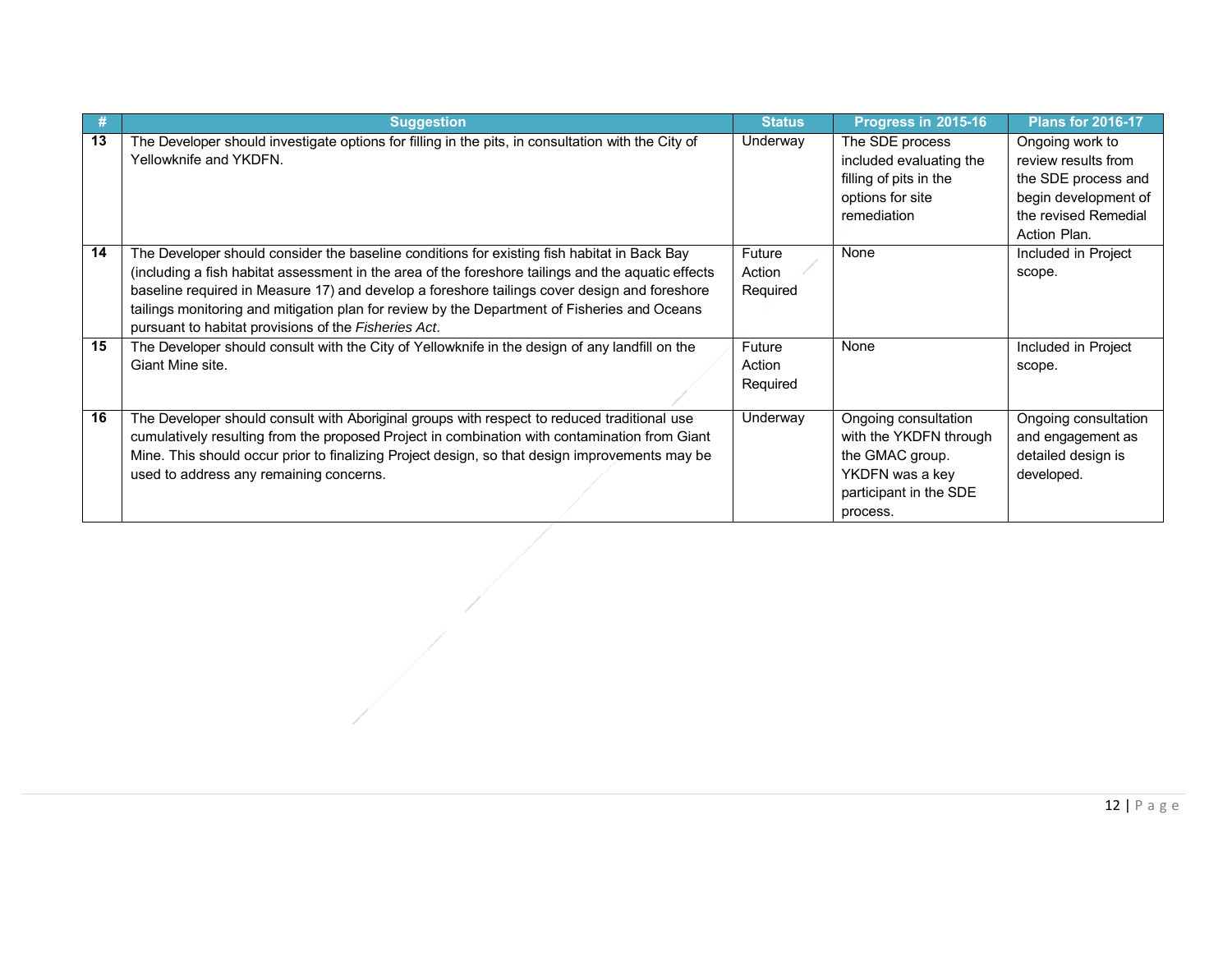#### **APPENDIX D – WORK PLAN SUMMARY**

## **Giant Mine Remediation Project 2016‐2017 Workplan Summary for Working Group Meeting June 9, 2016**

| <b>WBS</b>                 | <b>Status</b> | <b>Work Package Project</b>                                   | <b>Scope 16/17</b>                                                                                                                                                                                                  | <b>Proposed Schedule 16/17</b>                                                                              |
|----------------------------|---------------|---------------------------------------------------------------|---------------------------------------------------------------------------------------------------------------------------------------------------------------------------------------------------------------------|-------------------------------------------------------------------------------------------------------------|
|                            |               | Plan                                                          |                                                                                                                                                                                                                     |                                                                                                             |
|                            |               |                                                               | Care and Maintenance - Immediate Risk Mitigation                                                                                                                                                                    |                                                                                                             |
| 2.1                        | Final         | <b>Base Care and</b><br>Maintenance                           | Site monitoring and management<br>Water Management and Treatment<br>Dust management<br>$\bullet$<br><b>Environmental Monitoring and Reporting</b><br>Waste management (Roaster)                                     | Ongoing                                                                                                     |
| 2.5.5                      | Final         | <b>Underground Utility</b><br>Improvements                    | Repair/replace existing compressed air and water pipe<br>services related to C5-09 investigation and the remainder of<br>stope drilling                                                                             | Complete installation of air and<br>water services by March 2017                                            |
| 2.5.3.3                    | Final         | <b>Underground Power</b><br><b>Distribution Upgrades</b>      | Electrical Construction for installation of new equipment<br>and connection of loads, commissioning/test and<br>decommissioning of old equipment                                                                    | Contractor work completion- July<br>2016                                                                    |
| 2.5.1.1.<br>$\overline{2}$ | Final         | <b>Options Analysis and</b><br><b>Pumping System Upgrades</b> | Complete design of pump and piping modifications and<br>electrical modifications                                                                                                                                    | February 2017                                                                                               |
| 2.3.6                      | Final         | <b>Site Security Upgrades</b>                                 | Additional signage<br>Implementation of security assessment (improve security)<br>Full time security at gate house                                                                                                  | September 2016<br>Implementation of assessment<br>July 31, 2016                                             |
| 2.3.7                      | Final         | Deteriorating<br>Infrastructure Action Plan                   | Implementation of recommended treatments for "higher<br>risk structures'(e.g. erecting safety perimeter)<br>Complete annual inspections on "higher risk structures'<br>Complete 90% design for demo of 7 buildings. | <b>Inspection Summary Report</b><br>November 2016<br><b>Treatment Option Implementation</b><br>October 2016 |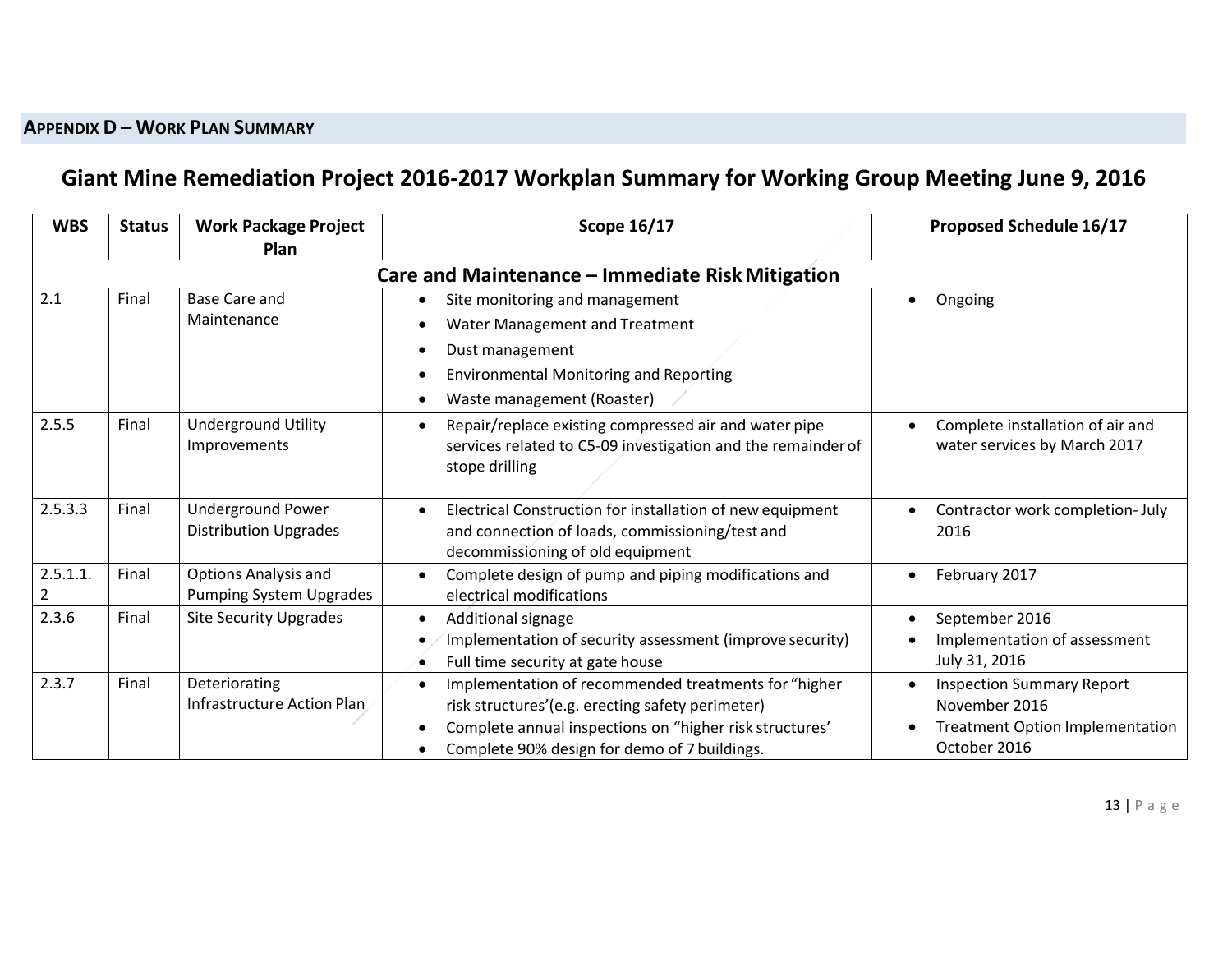| <b>WBS</b> | <b>Status</b> | <b>Work Package Project</b>                                                   | <b>Scope 16/17</b>                                                                                                                                                        | <b>Proposed Schedule 16/17</b>                                                                                                                                                   |
|------------|---------------|-------------------------------------------------------------------------------|---------------------------------------------------------------------------------------------------------------------------------------------------------------------------|----------------------------------------------------------------------------------------------------------------------------------------------------------------------------------|
|            |               | Plan                                                                          |                                                                                                                                                                           |                                                                                                                                                                                  |
| 2.6.1.1    | Final         | Interim Dust Management<br><b>Options Assessment</b>                          | Development of specification for the<br>$\bullet$<br>construction/implementation of management option<br>Monitoring of dust management option<br>$\bullet$                | Construction and implementation<br>$\bullet$<br><b>Fall 2016</b><br>Complete monitoring July 2017                                                                                |
| 2.5.3.1    | Final         | Site Wide Electrical B3<br>Substation<br>Reconfiguration                      | Increase electrical system reliability/safety<br>$\bullet$                                                                                                                | Commissioning and Testing - July<br>2016<br>Lessons Learned Evaluation<br>Session-October 2015                                                                                   |
| 3.1.2.3    | Final         | <b>Health and Safety</b><br><b>Advisory Services</b>                          | Contract with an industrial hygienist to participate in<br>required meetings, assessment of reports/results, provide<br>advice on development of procedures/policies etc. | On-going                                                                                                                                                                         |
| 2.5.7      | Final         | <b>Borrow Development</b><br>Support Site C&M                                 | Extension of lay down area<br>Production of 5000m3 of 150mm minus granular materials<br>Production of 5000m3 of 20mm minus                                                | Production and Stockpile of<br><b>Materials August 2016</b>                                                                                                                      |
| 2.3.9.1    | Final         | <b>Building Deconstruction-</b><br>A-Shaft and Curling Club<br>Deconstruction | Hazardous material removal and demolition of A-shaft<br>Headframe, Hoist Room, Curling Club, Assay Lab<br>Bird/animal survey prior to work start                          | <b>Quality Assurance contract-June</b><br>2016<br><b>Hazardous Materials Abatement</b><br>and Demolition Contract-June<br>2016<br>Completion of Work and demob-<br>November 2016 |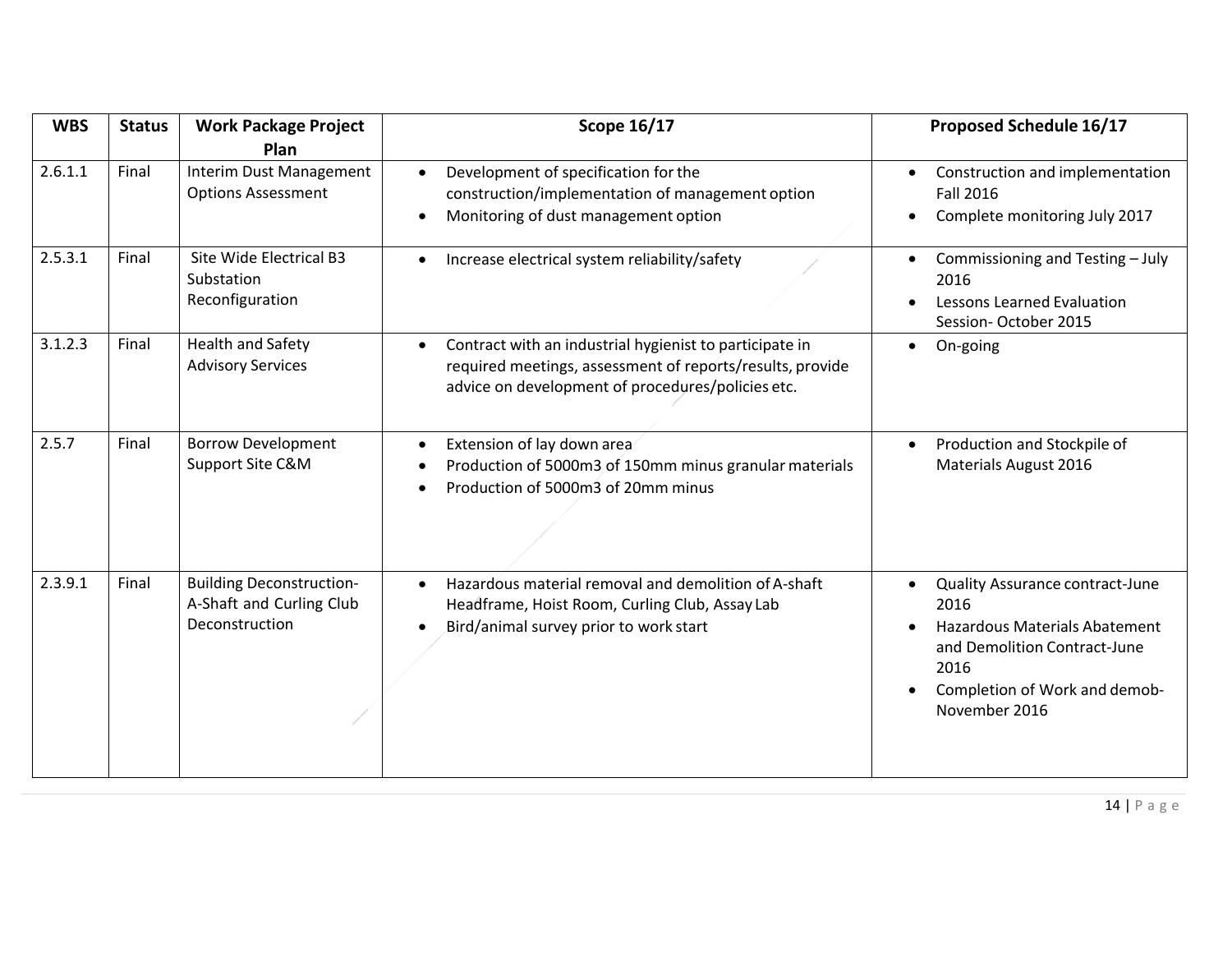| <b>WBS</b> | <b>Status</b> | <b>Work Package Project</b>                                        | <b>Scope 16/17</b>                                                                                                                                                                                                           | Proposed Schedule 16/17                                                                                                                                                                                                  |
|------------|---------------|--------------------------------------------------------------------|------------------------------------------------------------------------------------------------------------------------------------------------------------------------------------------------------------------------------|--------------------------------------------------------------------------------------------------------------------------------------------------------------------------------------------------------------------------|
|            |               | Plan                                                               |                                                                                                                                                                                                                              |                                                                                                                                                                                                                          |
| 2.4.4      | Final         | <b>Air Quality Monitoring</b><br>Program                           | Ambient air quality fenceline and community monitoring<br>$\bullet$<br>Internal lessons learned<br>Placement and operation of revised Ndilo and new Niven<br>stations                                                        | On-going<br>$\bullet$<br>Final Report Lessons Learned<br>September 2016<br>Annual Program Report November<br>2016<br>Installation of Ndilo Station August<br>$\bullet$<br>2016<br>Niven Station operational Fall<br>2016 |
| 2.5.8      | Final         | <b>UBC Bridge</b><br>Reconstruction                                | Further investigation and analysis of former bridge<br>structure<br>Detailed design and specs package<br>$\bullet$<br><b>Site Stabilization</b>                                                                              | Geotechnical Investigations and<br>Reporting July 2016<br><b>Bridge Design and Specs-</b><br>$\bullet$<br>September 30, 2016                                                                                             |
|            |               |                                                                    |                                                                                                                                                                                                                              |                                                                                                                                                                                                                          |
| 2.3.2.3    | Final         | C5-09 Stope Stabilization                                          | Develop technical specification package<br>Develop Terms of Reference (TOR) for specific air<br>$\bullet$<br>monitoring<br>Develop ToR for the Quality Assurance consultant<br>Develop past backfill design mix<br>$\bullet$ | Award C5-09 backfill contract<br>Completion of backfill operations-<br>December, 2018                                                                                                                                    |
| 3.3.2.1    | Final         | Underground<br>Stabilization-Remainder of<br><b>Stope Drilling</b> | Geotechnical Drilling Program Procurement and Program<br>Execution (including air quality monitoring)<br>Complete drilling program<br>$\bullet$                                                                              | Drilling activities May-September<br>Completion of geotech drilling-<br>September 2016                                                                                                                                   |
| 3.3.2.2    | Final         | Underground<br><b>Stabilization-Mine Water</b><br>Management       | Development of a conceptual plan for mine-water<br>$\bullet$<br>management                                                                                                                                                   | Development of a conceptual plan<br>June-December 2016                                                                                                                                                                   |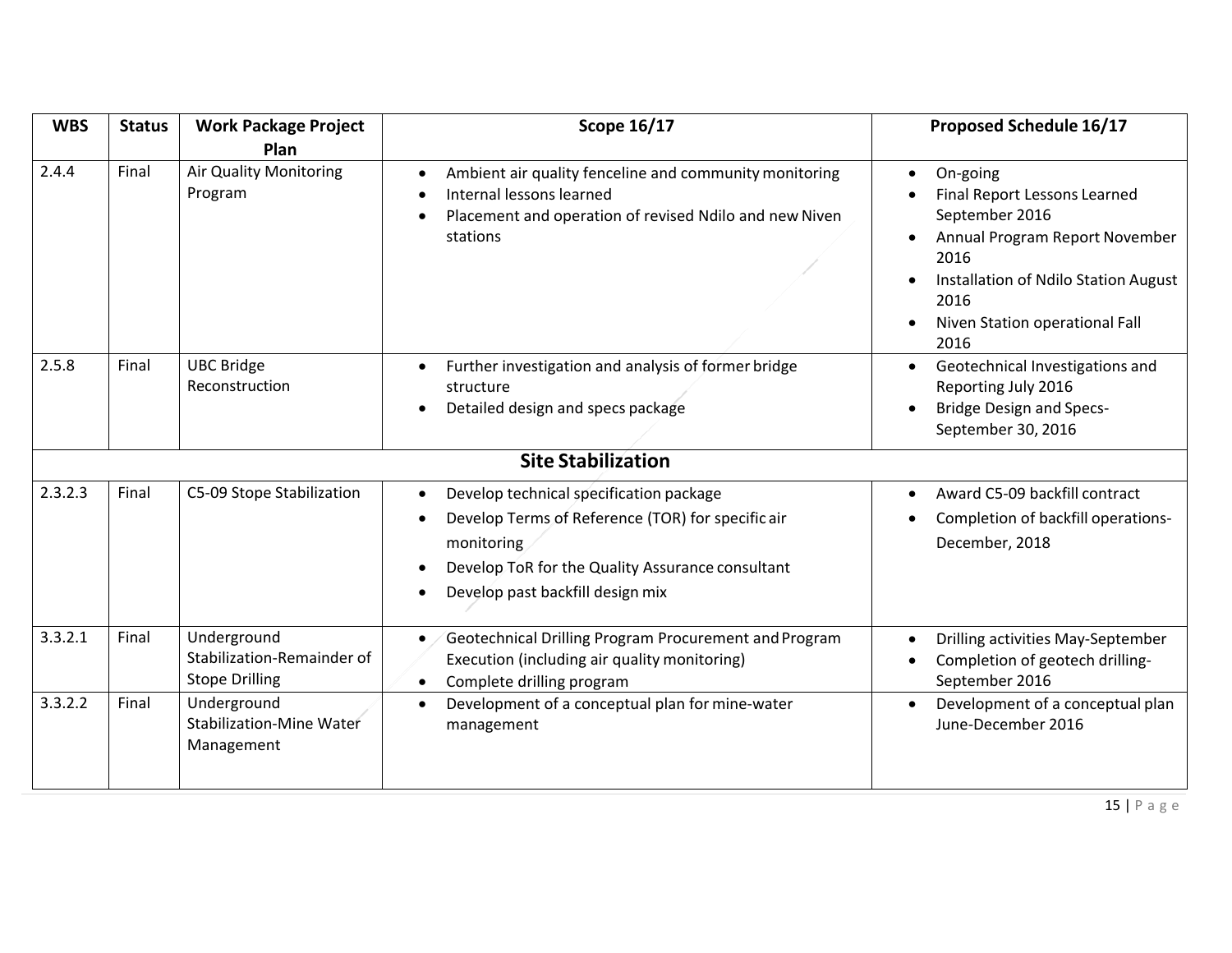|         |       |                                                                                | Work Packages Addressed Through Surface Design Engagement (SDE) Process                                                                                                                                                                                   |                                                                                                                                                                                          |
|---------|-------|--------------------------------------------------------------------------------|-----------------------------------------------------------------------------------------------------------------------------------------------------------------------------------------------------------------------------------------------------------|------------------------------------------------------------------------------------------------------------------------------------------------------------------------------------------|
| 1.3.4   | Final | Surface Design<br>Engagement                                                   | Incorporate stakeholder comments on draft SDE Options<br><b>Evaluation Workshop report</b><br>Finalize SDE Options Evaluation Workshop report<br>Consultant support and advice (SRK) for follow-up with<br>stakeholders on project decisions              | Stakeholder meetings on Draft<br>Report - June 2016<br>Finalize SDE report - August 2016<br>Stakeholder meetings on project<br>decisions for surface design -<br>September-November 2016 |
| 3.3.3.3 | Final | <b>Baker Creek-Development</b><br>and Selection of<br><b>Alignment Options</b> | Comprehensive Options Analysis/Alignment Selection and<br>Report<br>Baker Creek Working Group with expert support<br>departments (DFO, EC, HC, GNWT) to discuss, clarify and<br>resolve any technical issues<br>LiDAR requirements                        | Draft Baker Options Report for<br>review by stakeholders - February<br>2017<br><b>Selection of Baker Creek</b><br>alignment- September 2017                                              |
| 1.3.4   | Final | Surface Design<br>Engagement                                                   | Incorporate stakeholder comments on draft SDE Options<br>$\bullet$<br><b>Evaluation Workshop report</b><br>Finalize SDE Options Evaluation Workshop report<br>Consultant support and advice (SRK) for follow-up with<br>stakeholders on project decisions | Stakeholder meetings on Draft<br>Report - June 2016<br>Finalize SDE report - August 2016<br>Stakeholder meetings on project<br>decisions for surface design -<br>September-November 2016 |
| 3.3.3.3 | Final | <b>Baker Creek-Development</b><br>and Selection of<br><b>Alignment Options</b> | Comprehensive Options Analysis/Alignment Selection and<br>$\bullet$<br>Report<br>Baker Creek Working Group with expert support<br>departments (DFO, EC, HC, GNWT) to discuss, clarify and<br>resolve any technical issues<br>LiDAR requirements           | Draft Baker Options Report for<br>review by stakeholders - February<br>2017<br><b>Selection of Baker Creek</b><br>alignment-September 2017                                               |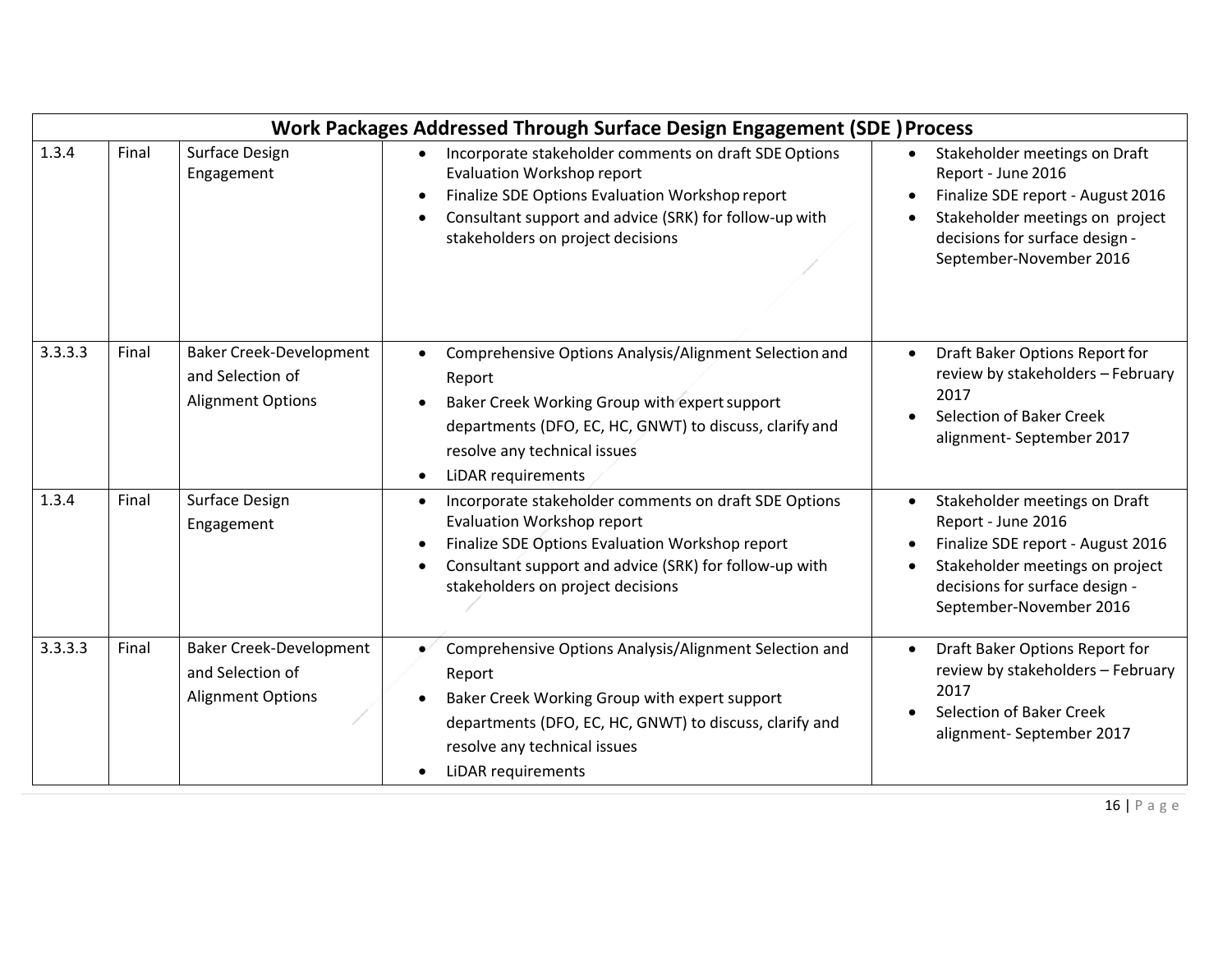| <b>WBS</b> | <b>Status</b> | <b>Work Package Project</b>                                                                      | <b>Scope 16/17</b>                                                                                                                                                                                                                                                                                | Proposed Schedule 16/17                                                                                                                                                     |
|------------|---------------|--------------------------------------------------------------------------------------------------|---------------------------------------------------------------------------------------------------------------------------------------------------------------------------------------------------------------------------------------------------------------------------------------------------|-----------------------------------------------------------------------------------------------------------------------------------------------------------------------------|
|            |               | Plan                                                                                             |                                                                                                                                                                                                                                                                                                   |                                                                                                                                                                             |
| 3.3.3.1    | Final         | <b>Baker Creek-Development</b><br>of Site Specific Water<br><b>Quality Objectives</b><br>(SSWQO) | Refine parameters of Potential concern (POPC) Screening<br>$\bullet$<br>Site Specific Water Quality Objectives Derivation Determine<br>$\bullet$<br><b>Regional Background concentrations</b><br>Water Quality Modeling and Predictions                                                           | Final SSWQO Report - Jan 2018                                                                                                                                               |
| 3.3.9.1    | Final         | Surface Water<br>Management-Arsenic<br>Loading Study                                             | Update arsenic loadings Map based on 2014/15/16<br>information<br>Updates to surface water management hydrology to<br>consider water volumes and seasonality of flows                                                                                                                             | Arsenic loadings report -<br>$\bullet$<br>October 2016<br>Surface water mgmt. report -<br>December 2016                                                                     |
| 3.3.4.2    | Final         | <b>New Effluent Treatment</b><br>Plant-Near-Shore Outfall<br>Conceptual<br>Design/Consultation   | Identify near shore effluent discharge location and<br>conceptual design of associated structures<br>Consultant participation in engagement sessions to identify<br>acceptable outfall locations<br>Develop outfall option evaluation criteria, and present<br>evaluation process to stakeholders | <b>Engagement with Working</b><br>Group/GMAC on potential outfall<br>locations and criteria - August<br>2016<br>Development of evaluation<br>criteria-September 2016        |
| 3.3.4.3    | Final         | <b>New Effluent Treatment</b><br>Plant-Baseline Aquatic<br>Assessment                            | Background information review<br>Project Requirements Definition (Terms of Reference for<br>outfall baseline aquatic assessment study)                                                                                                                                                            | Complete background review -<br>$\bullet$<br>December 2016<br>Procurement award March 2017<br>Development of ToR January 2017<br>Award contract to<br>consultant March 2017 |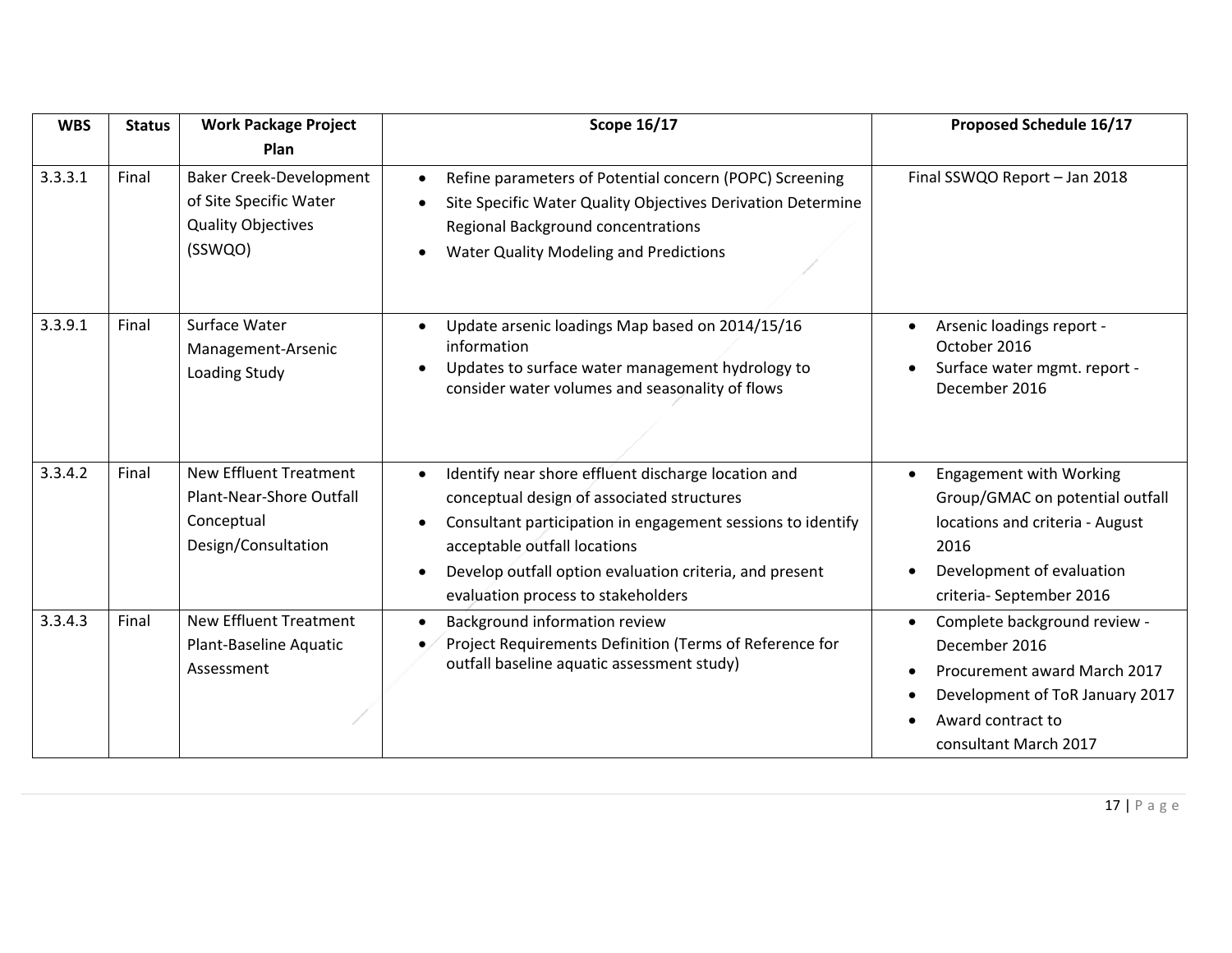| <b>WBS</b> | <b>Status</b> | <b>Work Package Project</b>                                                             | <b>Scope 16/17</b>                                                                                                                                                                                                                                                                    | Proposed Schedule 16/17                                                                                    |
|------------|---------------|-----------------------------------------------------------------------------------------|---------------------------------------------------------------------------------------------------------------------------------------------------------------------------------------------------------------------------------------------------------------------------------------|------------------------------------------------------------------------------------------------------------|
|            |               | Plan                                                                                    |                                                                                                                                                                                                                                                                                       |                                                                                                            |
| 3.3.4.4    | Final         | <b>New Effluent Treatment</b><br><b>Plant-Pilot Effluent</b><br><b>Treatment System</b> | Develop Terms of Reference for consultant<br>Define objectives and requirements for Pilot Plant<br>Design of Pilot Plant<br>$\bullet$                                                                                                                                                 | Issue contract December 2016<br>Objectives January 2017<br>Pilot Plant design June 2017                    |
| 3.3.8.1    | Final         | <b>Tailings Rehabilitation</b>                                                          | Tailings Investigation and Reporting - feasibility of using<br>$\bullet$<br>tailings as backfill for open pits<br>Design objectives/Conceptual Cover Design (reflect results<br>of the HHRA, SDE)                                                                                     | Tailings Investigation and pit filling<br>feasibility report - October 2016                                |
| 3.3.5.1    | Final         | <b>Contaminated Soil-Arsenic</b><br>Characterization                                    | Finalize Technical Report sampling program and analysis of<br>$\bullet$<br>soil samples and archived soil samples in undisturbed areas<br>carried out in 2015<br>Finalize Technical Report of sampling program and analysis<br>of soil samples in disturbed areas carried out in 2015 | Finalize 2015 soil reports - July<br>2016                                                                  |
| 3.3.5.3    | Final         | <b>Contaminated Soil Design</b>                                                         | Additional soil investigations in core, north pond tailings<br>spill, townsite and shoreline areas.<br>Remedial plan for removing and transporting contaminated<br>sediments from Baker Creek                                                                                         | Additional soil investigation draft<br>reports - April 2017<br>Remedial plan Baker Sediments-<br>Sept 2017 |
| 3.3.11.2   | Final         | Non-hazardous Waste<br><b>Disposal Options</b>                                          | Physical investigations and detailed topographic survey to<br>assess the selected landfill location<br>Preliminary waste diversion study to assess requirements<br>for composting/salvaging options                                                                                   | Non-hazardous landfill location<br>engagement Fall 2016                                                    |
| 3.3.11.3   | Final         | Non-arsenic Hazardous<br><b>Waste Disposal Options</b>                                  | Investigation work in support of the design/cost estimate:<br>review of existing info re: building haz materials, field<br>sampling and inspection program for inventory and final<br>inventory, regulatory assessment of existing waste disposal<br>cells                            | Review of existing information<br>2016/17<br>Draft Hazardous Waste Inventory<br>Report January 2018        |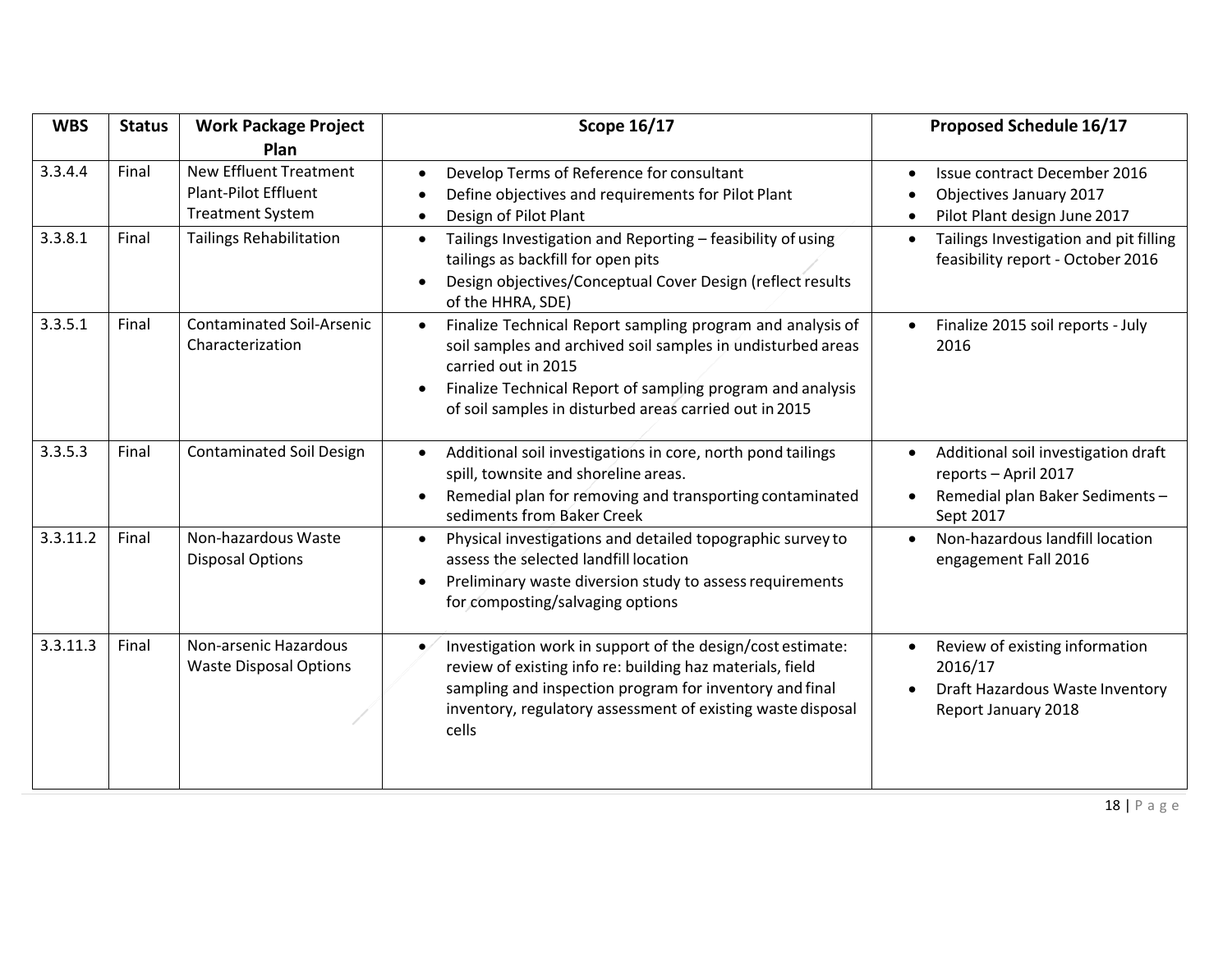| <b>WBS</b> | <b>Status</b> | <b>Work Package Project</b>                        | <b>Scope 16/17</b>                                                                                                                                                                                                                                                                                                                                                                                                                                                                                                                                                                                            | <b>Proposed Schedule 16/17</b>                                                                                                                                                                                                                                                                                                                                                                                 |
|------------|---------------|----------------------------------------------------|---------------------------------------------------------------------------------------------------------------------------------------------------------------------------------------------------------------------------------------------------------------------------------------------------------------------------------------------------------------------------------------------------------------------------------------------------------------------------------------------------------------------------------------------------------------------------------------------------------------|----------------------------------------------------------------------------------------------------------------------------------------------------------------------------------------------------------------------------------------------------------------------------------------------------------------------------------------------------------------------------------------------------------------|
|            |               | Plan                                               |                                                                                                                                                                                                                                                                                                                                                                                                                                                                                                                                                                                                               |                                                                                                                                                                                                                                                                                                                                                                                                                |
| 2.4.1      | Final         | Long Term Environmental<br>Monitoring Plan (LTEMP) | Successfully implement the Surveillance Network Program<br>$\bullet$<br>(SNP) / Operational Monitoring Program (OMP) and air<br>quality monitoring program (AQMP)<br>Long Term Environmental Monitoring Program (LTEMP)<br>management (standardize processes)<br>Standardize data management process<br>Mining Metal Effluent Regulations (MMER) / Environmental<br><b>Effects Monitoring (EEM) Implementation</b><br>Begin development on Aquatic Effects Monitoring Program<br>conceptual design plan and necessary baseline work<br><b>Task specific Bird Survey</b>                                       | Ongoing<br>Bird Survey-August 2016                                                                                                                                                                                                                                                                                                                                                                             |
| 3.2.1      | Final         | Human Health Risk<br>Assessment (HHRA)             | <b>Work Packages addressing other EA Measures</b><br>Independent HHRA consultant conduct background<br>information review<br>HHRA Study Design (including engagement identify data<br>gaps, and linkage to indirect stress effects assessment)<br>HHRA execution which includes problem formulation,<br>exposure assessment, toxicity assessment and risk<br>characterization<br>HHRA Technical Report with detailed interpretation of the<br>results, conclusions, recommendations for the<br>management of issues, further studies<br>Stress assessment (literature review, consultation, scope of<br>work) | Award HHRA contract June 2016<br><b>HHRA Study Design and</b><br>engagement - July /August2016<br>HHRA Engagement and Traditional<br>knowledge - October 2016<br>HHRA implementation -July 2016-<br>January 2017<br>Stakeholder Review of Draft HHRA<br>Report - February-April 2017<br>Final HHRA Report - June 2017<br>Stress Assessment engagement-<br><b>Fall 2016</b><br>Stress Assessment scope of work- |